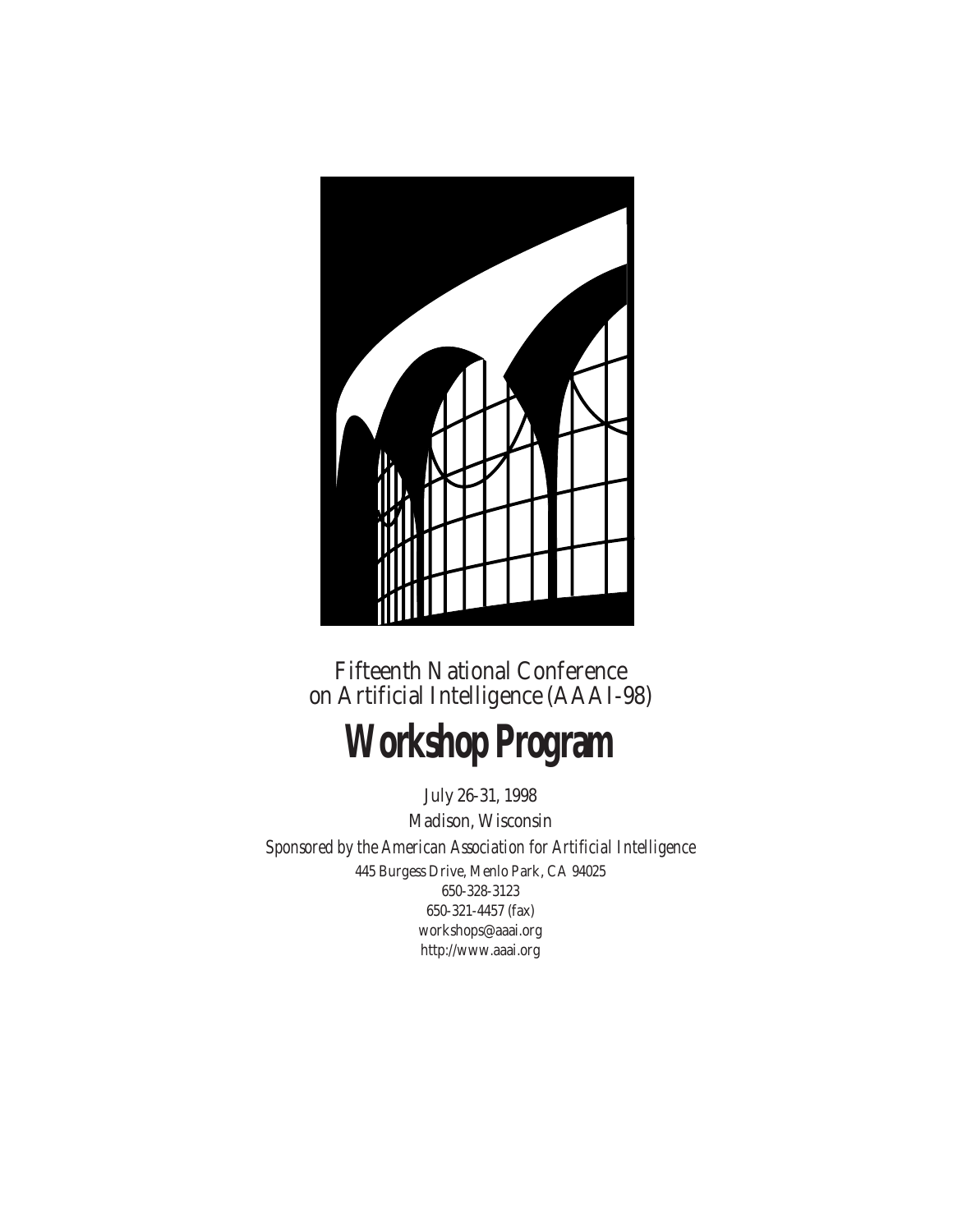AAAI is pleased to present the AAAI-98 Workshop Program. Workshops will be held Sunday and Monday, July 26-27, 1998 and Friday, July 31, at the Monona Terrace Convention Center and conference hotels. Exact locations and dates for the workshops will be determined in early spring. The AAAI-98 Workshop Program includes eighteen workshops covering a wide range of topics in artificial intelligence. Workshops are one day unless noted otherwise in the individual description. Each workshop is limited to approximately twenty-five to fifty participants. Participation at these workshops is by invitation from the workshop organizers.

Workshop registration information will be mailed directly to all invited participants. Workshops are included in the AAAI-98 technical registration. All workshop participants must preregister for the AAAI-98 technical conference, unless the conference is cosponsored by a collocated conference. Cosponsored workshop registration is limited to registrants of cosponsoring conferences. A workshop fee will be imposed for all other workshop participants. Workshop participants must indicate which workshop(s) they will be attending. Workshop working notes will be distributed on site for participants only, and may be available after the conference as technical reports.

# **Submission Requirements**

Submission requirements vary for each workshop, but the key deadlines are uniform for all. Submissions for all workshops are due to the organizers on March 11, 1998. Workshop organizers will notify submitters of acceptance by April 1, 1998. Camera-ready copy is due back to workshop organizers by April 22, 1998. Please mail your submissions directly to the chair of the individual workshop according to their directions. Do not mail submissions to AAAI. For further information about a workshop, please contact the chair of that workshop.

AAAI-98 Workshop Chair David Leake leake@cs.indiana.edu

# **Contents**

- AI and Information Integration
- AI and Simulation Workshop: Revisited
- Building, Retrieving and Using Generic Problem-Solving Methods
- Case-Based Reasoning Integrations
- From Control to Information/Intelligent Systems: New Application Domains of Fuzzy Logic
- Functional Modeling and Teleological Reasoning
- The Grounding of Word-Meaning: Data and Models<sup>\*</sup>
- Integrating Artificial Intelligence and Assistive Technology
- Knowledge Sharing across Biological and Medical Knowledge Based Systems
- Learning for Text Categorization\*\*
- Methodology of Applying Machine Learning: Problem Definition, Task Decomposition and Technique Selection\*\*
- Predicting the Future: AI Approaches to Time-Series Analysis\*\*
- Recommender Systems
- Representations for Multi-Modal Human-Computer Interaction
- Software Tools for Developing Agents
- Textual Case-Based Reasoning
- Using AI for Knowledge Management and Business Process Reengineering
- Verification and Validation of Knowledge-Based Systems

*\* Jointly sponsored by the Cognitive Science Society*

*\*\* Jointly sponsored by the International Conference on Machine Learning*

#### **Deadlines**

- March 11: *submissions due*
- April 1: *notification of acceptance*
- April 22: *camera-ready copy due*
- July 26-27 & 31: *AAAI-98 workshops*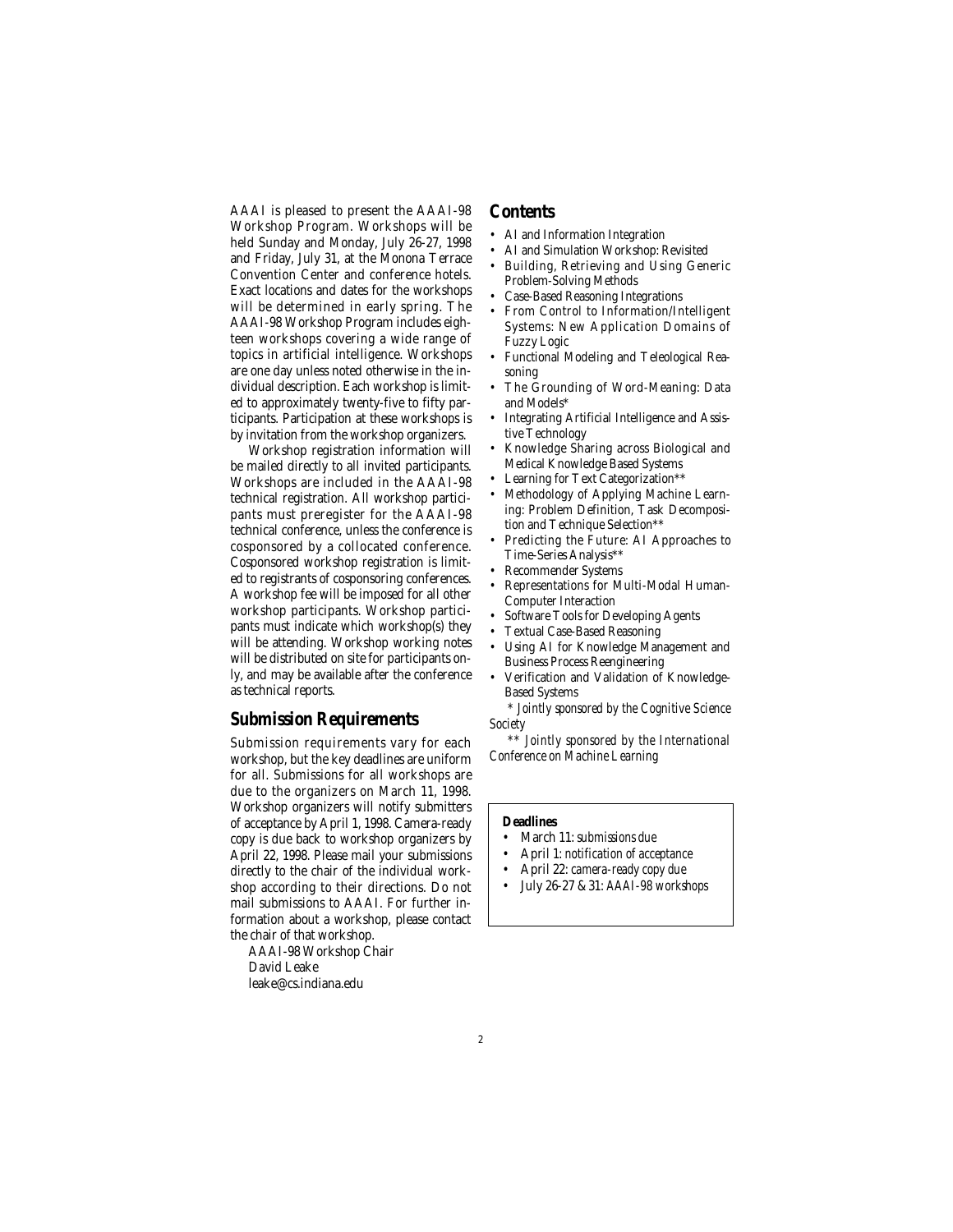# **AI and Information Integration**

**W**e are currently witnessing an ex-<br>plosion in the amount of infor-<br>(for example, sources on the Internet, complosion in the amount of information that is available on-line pany-wide intranets, etc). Providing easy and efficient access to this information raises an important challenge to several fields of computer science including artificial intelligence, and provides an excellent opportunity for our field to make an impact on future technology. In particular, along with the rise in the number of information sources, there is also a growing number of systems and protocols for providing user friendly browsing of this information. Although browsing is an important form of obtaining information, it is a limited, and often time-consuming form of interaction. A challenge to artificial intelligence researchers is to develop techniques for providing better access to the wealth of available information.

The purpose of this workshop is to bring together researchers working on topics relating to information integration in Internet and intranet environments. The goals are to review the current state-of-the-art and to identify the remaining problems in which AI techniques can be applied or need to be extended to impact this application.

# **Topics**

Topics that are related to the workshop include:

- High-level query facilities
- Modeling the contents of information systems
- Flexible approaches to selecting relevant sources
- Approaches for efficient and flexible query planning
- Learning or constructing wrappers for extracting data
- Resolving inconsistencies in identifying objects

We plan to organize the workshop to promote as much discussion as possible. As such, we plan to limit the number of paper presentations and organize the workshop around invited talks, panels, posters, and focused discussions.

# **Attendance**

Attendance will be limited to 40 participants. To be invited, please submit either a short paper (up to 4,000 words) on the topic of the workshop or a brief statement (up to two pages) of your interests in the topic and a list of your related publications. Submissions are not limited to traditional research papers—papers that present a possibly controversial position or compare related approaches to a problem are encouraged.

The preferred method for submitting a paper or statement is to e-mail an HTTP pointer to a postscript file. Please send HTTP pointers to knoblock@isi.edu. If that is not possible, please send five copies of your paper or statement to:

Craig Knoblock Information Sciences Institute University of Southern California 4676 Admiralty Way Marina del Rey, CA 90292 Voice: 310-822-1511

### **Workshop Committee**

Oliver Duschka, Stanford University (duschka@cs.stanford.edu); Daniela Florescu, IN-RIA, France (Daniela.Florescu@inria.fr); Craig Knoblock (Cochair), ISI, (knoblock@isi.edu); Nicholas Kushmerick, University of Washington (nick@cs.washington.edu); Alon Levy (Cochair), AT&T Labs (levy@research.att.com)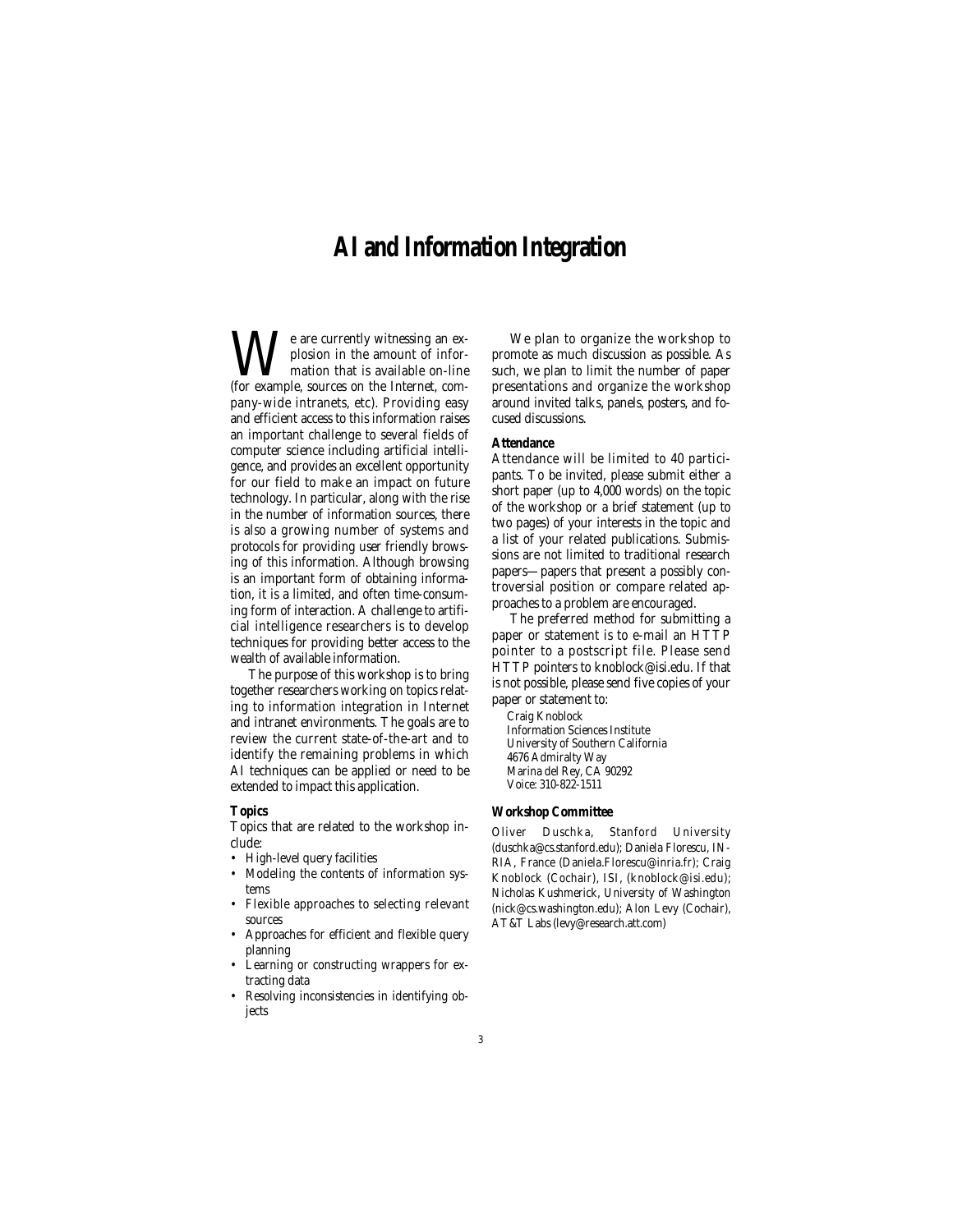# **AI and Simulation Workshop: Revisited**

Tive AI and simulation workshops<br>were held in conjunction with AAAI<br>national conferences from 1986<br>through 1990. addressing the common conwere held in conjunction with AAAI national conferences from 1986 through 1990, addressing the common concern of traditional simulation and AI for effective modeling of real systems. While these communities approach modeling from different perspectives, each seeks to integrate the strengths of simulation's ability to compute dynamic system behaviors efficiently with AI's ability to represent and reason about complex and uncertain system models.

New developments, such as network technology, now allow greater interoperation between traditional and AI system models. The 1998 workshop will revisit the field's evolution in the intervening years since the last workshop and to prognosticate about new developments that might impact the world of modeling going forward.

# **Topics**

Contributions should relate to some aspect of the evolution of the modeling field. Submissions will be organized into three general categories to facilitate discussion:

- I *AI Contributions to Simulation, and Vice Versa* (intelligent systems in simulation, simulation models to support knowledge-based reasoning, etc.)
- II *New Techniques* (networked, graphical, and virtual simulation systems; dynamic levels of abstraction under AI control, etc.)
- III*Techniques for Building Simulations* (automatic generation of executable systems from models specified in domain-focused modeling languages, knowledge representation formalism for simulation, scenario construction, etc.)

### **Format**

The workshop will open with a panel-led retrospective on the field. Sequential sessions that include paper presentations and discussion will follow, addressing each topic category.

# **Attendance**

Invitations will be extended to no more than fifty persons working in the intersection of AI and simulation and having ideas or experience to contribute to the Workshop.

# **Submission Requirements**

A variety of contributions are welcome (e.g., demonstrations). Written contributions should be succinct to facilitate discussion. Electronic submissions, either as plain-text e-mail or as a Microsoft Word enclosure, are preferred. Intentions to submit should be emailed to the Workshop Chair by February 15.

All communications and contributions should be directed to the workshop chair:

Richard B. Modjeski (Chair) Florida Institute of Technology Patuxent River Graduate Center P.O. Box 9114 Silver Spring, MD 20916-9114 301-871-2574 modjeski@worldnet.att.net

#### **Workshop Committee**

Norman R. Nielsen, SRI International, 333 Ravenswood Avenue, Menlo Park, CA 94025, (650) 859-2859, nielsen@sri.com; Tom Shook, ITT Research Institute, Washington, DC, (703) 444-7110, tshook@mindspring.com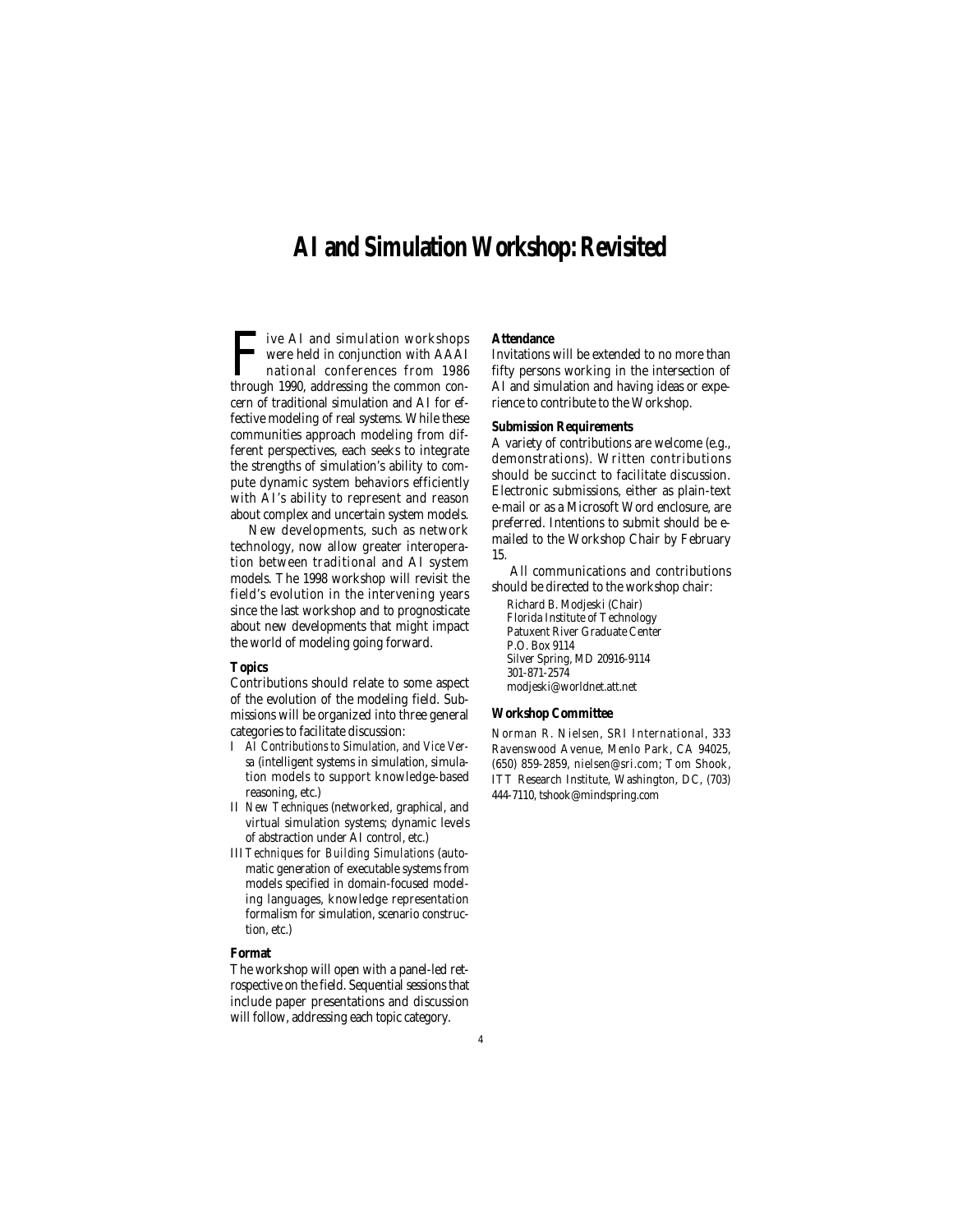# **Building, Retrieving and Using Generic Problem-Solving Methods**

More than a decade ago, research in between tasks in different domains. This knowledge systems moved to focus on tasks, studying what is common work led to second-generation knowledgebased systems with distinct problem-solving method and knowledge base specifications. An important result of this research has been the identification of sharable problemsolving methods (PSMs). The study of PSMs provides an ontology of methods that is complementary to the factual knowledge ontology that is attracting increasing attention in AI and computer science.

This workshop will identify recent research trends in this area, focusing on ontology creation efforts and formalization of problem solving methods. We solicit papers about:

- Automatic program synthesis and formal method specification
- Problem-solver synthesis and knowledgeacquisition tools
- Applications of PSMs to large knowledge bases
- Task structures and method ontologies
- Libraries of problem-solving methods
- Architectures for the reuse of PSMs.

The goals of the workshop will be to bring together different perspectives of researchers in this area; perspectives that include Europeans efforts, research in secondgeneration expert systems, and research under the recent DARPA-sponsored project for high performance knowledge bases. Our aim is to initiate real collaboration and sharing of ideas and software components across participants.

All invitees will be expected to prepare a poster, and will give a very brief presentation of their work. Invitees with the best submissions will be selected in advance to give 30 minute talks.

### **Topics**

The workshop will include discussion sessions on topics such as the following:

- Synergies between knowledge bases, ontologies and problem-solving method libraries,
- Standards for representation, exchange, and reuse of problem-solving methods
- Relationships between work on problemsolving methods and software synthesis

We aim to have a workshop of 25-35 participants, and invitation will be determined by review. To attend, please submit a paper describing work in this area to both workshop cochairs. Submissions will be accepted only via e-mail. Our formatting preferences are PDF or Microsoft Word-97. If necessary, PostScript format will be accepted. Submission format is exactly the same as AAAI-98: 6 pages of double-column, 10 point font. For details, see http://www. aaai.org/Publications/Templates/macroslink.html

John Gennari (Cochair) Stanford University gennari@smi.stanford.edu Voice: 650-723-6725 Adam Pease Teknowledge Inc. apease@teknowledge.com Voice: 650-424-0500, ext 571

# **Workshop Committee**

B. Chandrasekaran, Ohio State, (chandra@ cis.ohio-state.edu); John Gennari (Cochair); Yolanda Gil, USC Information Sciences Institute, (gil@isi.edu); Mark Musen, Stanford University, (musen@smi.stanford.edu); Adam Pease (Cochair)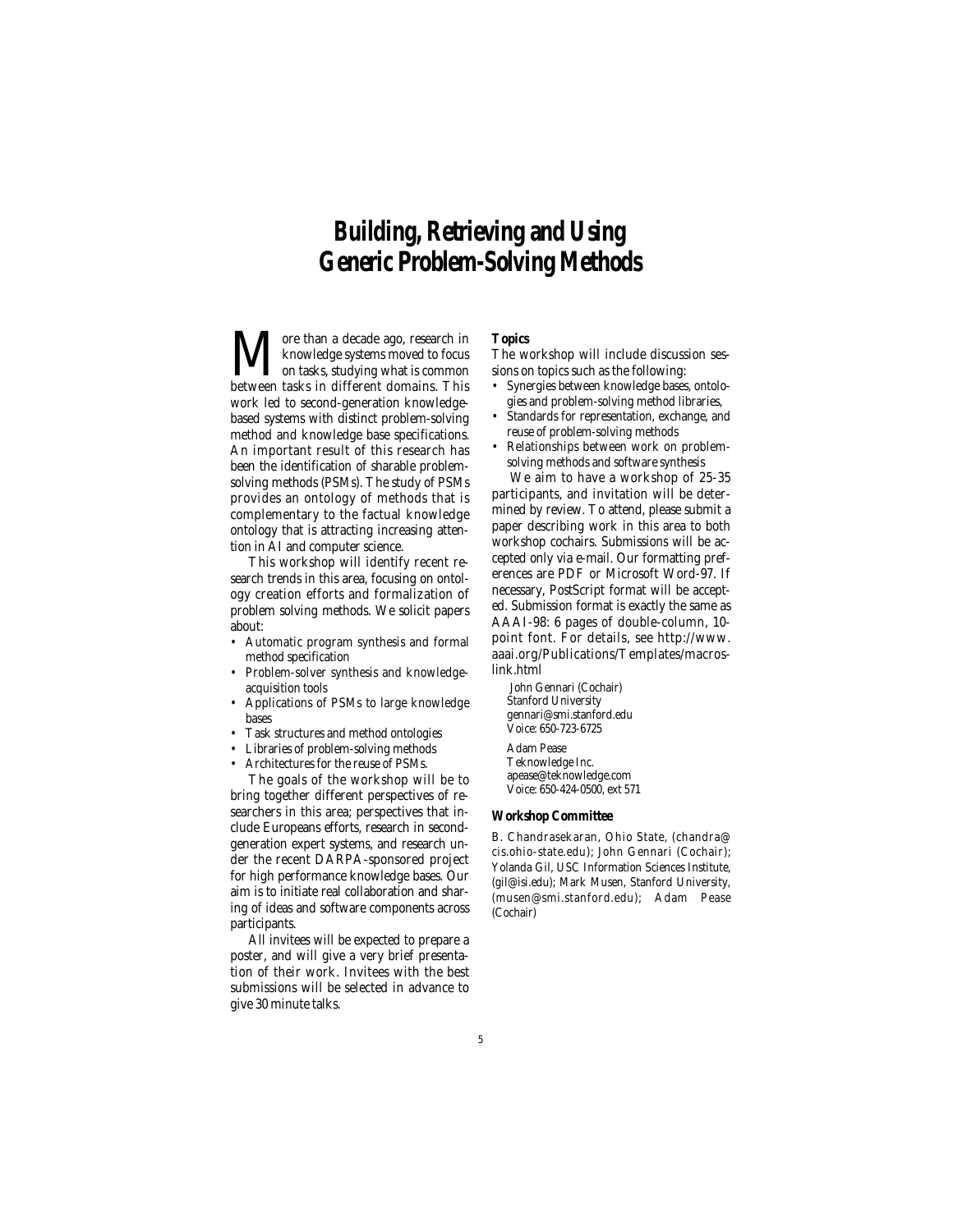# **Case-Based Reasoning Integrations**

The goal of this workshop is to promote the systematic study of multimodal reasoning architectures (i.e., for intelligent systems) that have a casebased reasoning (CBR) component. This topic should interest researchers and practitioners pursuing novel methods for embedding CBR in a multimodal reasoning task in either a master, slave, or collaborating role. Our goal is to elicit and elucidate a concise characterization and categorization of CBR integrations, and then publish our analysis in a joint publication.

# **Topics**

Topics: (including but not limited to)

- Novel CBR integrations
- Task-driven applications of existing CBR integrations
- Critical surveys of CBR integrations (e.g., model-based methods for case adaptation, using problem descriptions to create indexing schemes, CBR support for constraintbased reasoning tasks)
- Comparisons of CBR integration strategies
- Discussions on the applicability of CBR integration strategies

Descriptions of promising preliminary research or less closely related CBR research advances are also welcome. We welcome participants who wish to investigate how their tasks can benefit from CBR integrations.

### **Format**

This one-day workshop will revolve around a group discussion of CBR integrations where we will list, characterize, categorize, and discuss the benefits of specific CBR integration strategies. Talks by invited speakers and developers of CBR integrations, along with a few paper and poster presentations, will serve as focal points for our discussion. Panel discussion(s), if any, will be based on paper submissions that identify disagreements among participants concerning the relative value of particular integration strategies. A wrap-up session will summarize the CBR integration strategies identified and their relative capabilities.

# **Attendance**

Attendance is limited to 50 invitees.

### **Submission Requirements**

PostScript paper submissions (compressed and uuencoded) should be formatted as detailed on our WWW page (www.aic.nrl. navy.mil/~aha/aaai98-cbrw/). Other prospective attendees are invited to e-mail a short statement that relates their interests to this workshop's goals. Accepted submissions will be distributed and included in a AAAI Press technical report. Please send submissions to:

Jody J. Daniels jdaniels@atl.lmco.com

#### **Workshop Committee**

David W. Aha (Cochair), Naval Research Laboratory (aha@aic.nrl.navy.mil); L. Karl Branting, University of Wyoming (karl@uwyo.edu); Claire Cardie, Cornell University (cardie@cs.cornell. edu); Jody J. Daniels (Cochair), Lockheed Martin (jdaniels@atl.lmco.com)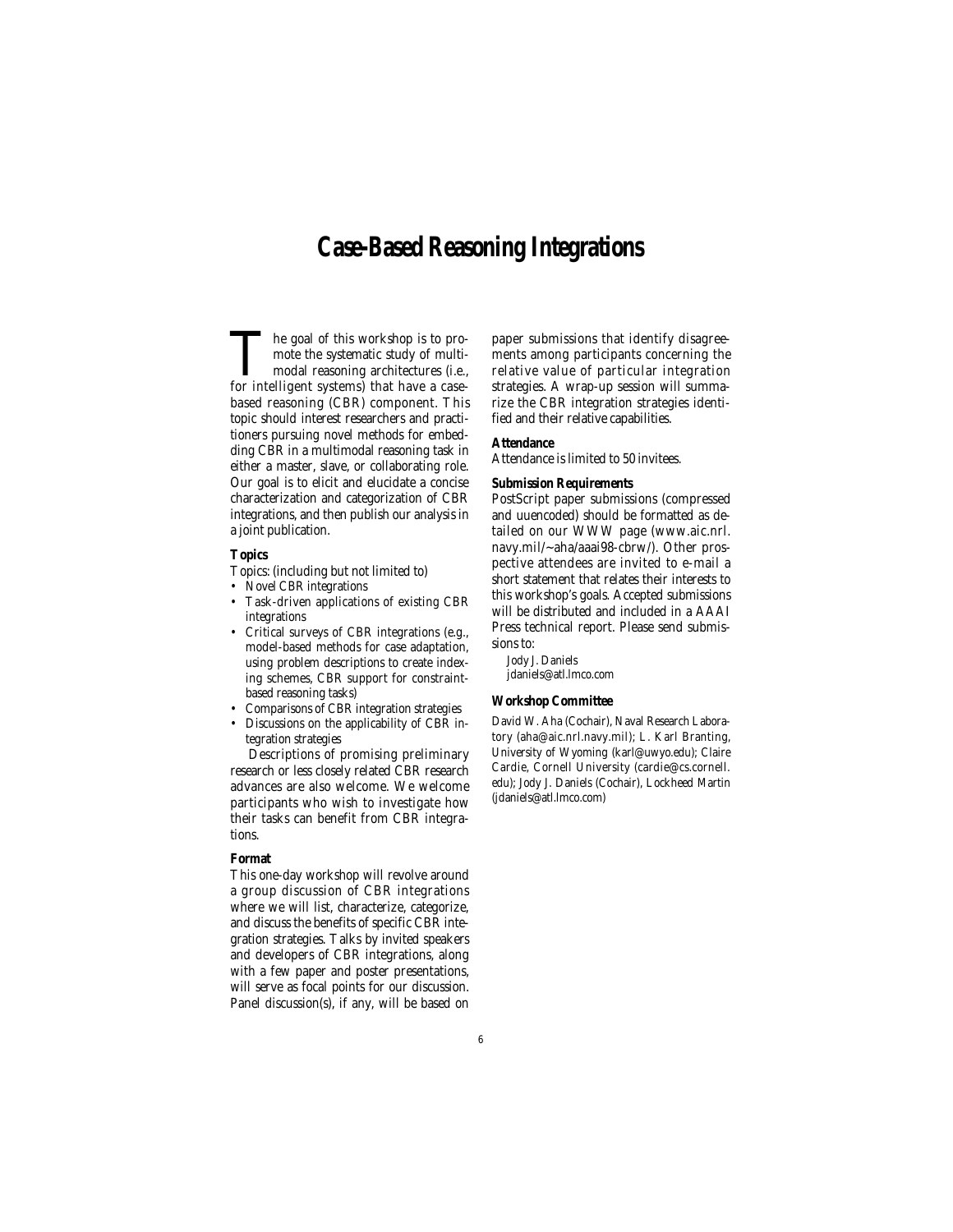# **From Control to Information/Intelligent Systems New Application Domains of Fuzzy Logic**

**D**omains such as biology, medicine,<br>political science, or economics,<br>amongst many others, are still far from bepsychology, meteorology, ecology, political science, or economics, amongst many others, are still far from being the important and productive areas of fuzzy logic (FL) that Lotfi Zadeh prophesied more than 25 years ago.

#### **Topics**

This workshop aims to deal with the explication and demonstration of the applicability of fuzzy logic (FL) to intelligent systems; the illustratation of selected applications, discussing their enabling technology and cost/benefit trade-offs; what the state of the art in new application domains of FL is, beyond fuzzy control and its applications in industrial domains and commercial electronics appliances, which are now a classic: fuzzy case-based reasoning, decision support systems, classification (diagnostics) and prediction, natural language-based systems, intelligent user interfaces, information retrieval, machine learning using fuzzy sets, high level programming languages for fuzzy sets in AI; to what measure relevant real-world complex applications are being tackled on domains such as the ones previously mentioned; what the principal factors limiting the development of real, complete and complex applications in these domains are (outside perspectives on why FL has not significantly penetrated some application domains are welcome); and the presentation of ways of overcoming these factors, such as the synergistic role of FL within the field of soft computing.

### **Format**

We strongly encourage that submitted papers should not only deal with showing applications already under development, or in use, but also with the presentation and discussion of ideas on how to make the qualitative leap forward so that the presence of FL in these domains enjoys the importance that,

from our point of view, it merits. The workshop will last one day; 10-15 papers will be presented. Discussion periods, one or two invited lectures and a final session for summary and discussion will be celebrated.

### **Attendance and Submission Requirements**

Attendance is limited to 50 participants (upper limit). Potential presenters should submit three hard-copies of a paper (maximum of ten pages) and one electronic PostScript version. A description of interests and background (partial list of relevant research work and publications) should be sent (twopage maximum). Selection of papers will be mainly based on relevance to the focus of the workshop, clarity of the work submitted, and significance of the research involved.

Interested individuals not sending a paper should also send this short description. Priority in the selection of these participants will take their affinity to the theme of the workshop and relative experience into account. Additional nformation can be found at wwwgsi.dec.usc.es/AAAI98-Workshop.

Senen Barro (Cochair) Electronics and Computer Science Department, University of Santiago de Compostela 15706, Santiago de Compostela, Spain Voice: +34-81-563100 Ext. 13560 Fax: +34-81-599412 senen@dec.usc.es

Lotfi A. Zadeh (Cochair) Electrical Engineering and Computer Science Department, University of California at Berkeley, 729 Soda Hall, Berkeley, CA 94720 Voice: 510-642-4959 zadeh@cs.berkeley.edu

#### **Workshop Committee**

James F. Baldwin, University of Bristol (jim.baldwin@ bris.ac.uk); Piero P. Bonissone, General Electric, Research and Development Center (bonissone@ crd.ge.com); Michio Sugeno, Tokyo Institute of Technology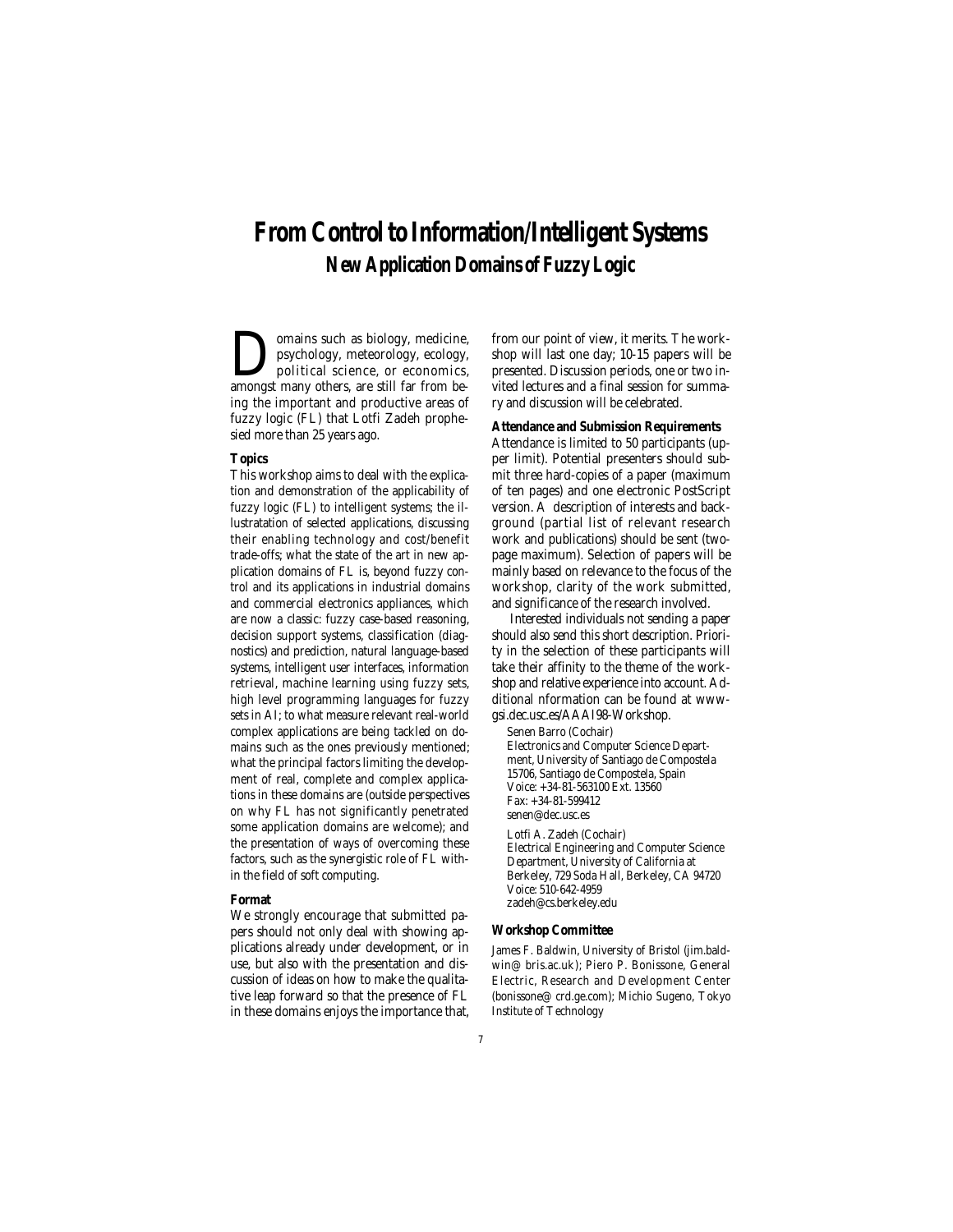# **Functional Modeling/Telelogical Reasoning**

**Functional modeling and teleological**<br>reasoning is a maturing subdiscipline<br>in AI focusing on abstract device un-<br>derstanding and device operation. A device is reasoning is a maturing subdiscipline in AI focusing on abstract device understanding and device operation. A device is understood to be any world system of interest which has defined input/output behavior. The device is typically modeled as an ensemble of interacting subsystems. When a system performs according to its functional roles, desired input to the system is transformed to desired output by interacting device components.

The central objective of this workshop is to provide a forum for discussion and interaction. In particular the workshop is oriented towards multidisciplinary interaction: computer scientists, engineers, scientists, humanities, or any area in which principles of functional modeling or teleological reasoning are being applied and extended. Finally, the workshop will provide a focal point for researchers operating from a function-motivated perspective who are working to define, implement, and/or deploy software agents.

#### **Topics**

The workshop will include topics from all aspects of computational approaches to functional modeling and teleological reasoning. In addition there will be two strong focus areas for the workshop: inclusion of applications of engineers working from a functional perspective, and general application of a functional viewpoint for the development of software agents.

#### **Format and Attendance**

The workshop will be one full day. Workshop attendance will be limited to forty participants from academia, industry and government in both R&D and applications. A small number of "observer seats" will be available.

#### **Submission Requirements**

Submissions for the workshop are sought in

four categories: Papers on completed or near-completed work. Limit: 4,000 words. Papers on work in progress. Limit: 1,500 words. Position papers. Limit: 1,500 words. Posters. Electronic file of the poster panels with short abstract.

In addition submitters should include a brief biography of up to two pages. Individuals applying for observer status should submit the biography.

Drop files must be in one of four formats: Adobe Acrobat 2 (preferred), HTML files, Microsoft Word 6, or PostScript (least preferred).

An electronic drop box can be found at islnotes.cps.msu.edu/domsite/ FR.nsf?Open-Database. This drop box will be available from 1 March 1998. Electronic mail indicating submission should be sent to Jon Sticklen, sticklen@cps.msu.edu. All submissions will be confirmed by e-mail. An extended version of this workshop call is located at islnotes.cps.msu.edu/FMTR/98cfp.html

Jon Sticklen, (Chair) Intelligent Systems Lab, Michigan State University, East Lansing, MI 48824-1226 Voice: 517-353-3711 Fax: 517-432-1061 sticklen@cps.msu.edu

### **Workshop Committee**

Dean Allemang, Synquiry Technologies; Amaresh Chakrabarti, University of Cambridge; Luca Chittaro, Universita' di Udine, Italy; Jack Hodges, San Francisco State University; Ashok K. Goel, Georgia Institute of Technology; Amruth N. Kumar, Ramapo College of New Jersey; James K. McDowell, Michigan State University; Jane Malin, NASA Johnson Space Center; Chris Price, University of Wales; Jon Sticklen, Michigan State University; Yasushi Umeda, University of Tokyo.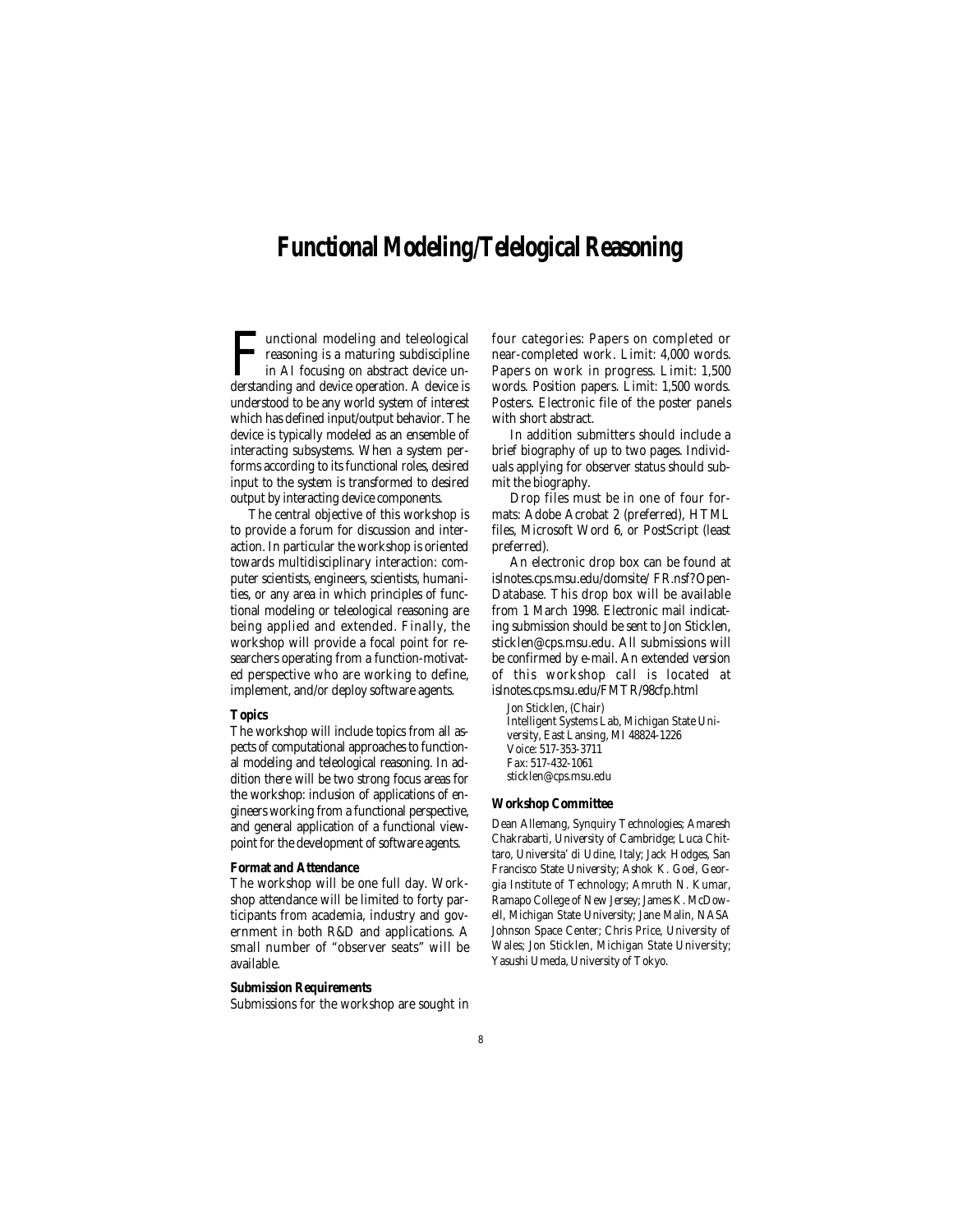# **The Grounding of Word Meaning Data and Models**

*Jointly Sponsored by the Cognitive Science Society*

Improvement of word meaning. A normal child masters tens of thousands of words<br>over the course of the ensuing years. Underof word meaning. A normal child masters tens of thousands of words standing how this happens is fundamental to understanding how language works as well as to the development of viable computational approaches to language acquisition.

Early research on the development of word meaning focused on constraints that were internal to the linguistic system or to relationships between language and symbolic thought. More recently, however, there have been attempts to "ground" or "embody" meaning in general cognitive or perceptual processes or in the body of the organism interacting with its environment. The advent of connectionism has opened up the possibility of models that relate analog systems to discrete categories, thus of explicit models of perception and motor control. Recently some connectionists have begun to model the acquisition of word meaning, usually focusing on the way in which meaning arises out of a system perceiving the world. This work is consistent with the growing grounding or embodiment view among empirical researchers. However, psychologists, linguists, anthropologists, and biologists may be unaware of what neural networks, especially those with built-in modularity, are capable of, and AI researchers could benefit from greater familiarity with the data. The goal of this workshop is to bring together these different communities.

# **Format and Submission**

The workshop will be organized around ten-minute position statements by approximately twenty participants. The statements will be grouped in four areas: cross-linguistic differences, categorization and conceptual structure, words and perception, and evolution. Each group of statements will be followed by a panel discussion among the presenters. The workshop will end with a onehour open discussion of issues that arose during the different sessions.

Workshop participation will be limited to 40 people. Approximately half of the presenters will be invited by the organizers; others will be selected from among those making submissions. All prospective participants should submit a brief list of relevant work and publications. Those interested in making presentations should submit in addition a position statement of approximately 1,000 words. All submissions should be by email. Submit to:

Michael Gasser Indiana University Computer Science Department, LH215 Bloomington, IN 47405 Voice: 812 855-7078 Fax: 812 855-4829 gasser@cs.indiana.edu

#### **Workshop Committee**

Georg Dorffner, University of Vienna (georg@ai.univie.ac.at); Michael Gasser (Chair); Terry Regier, Chicago University (regier@uchicago.edu)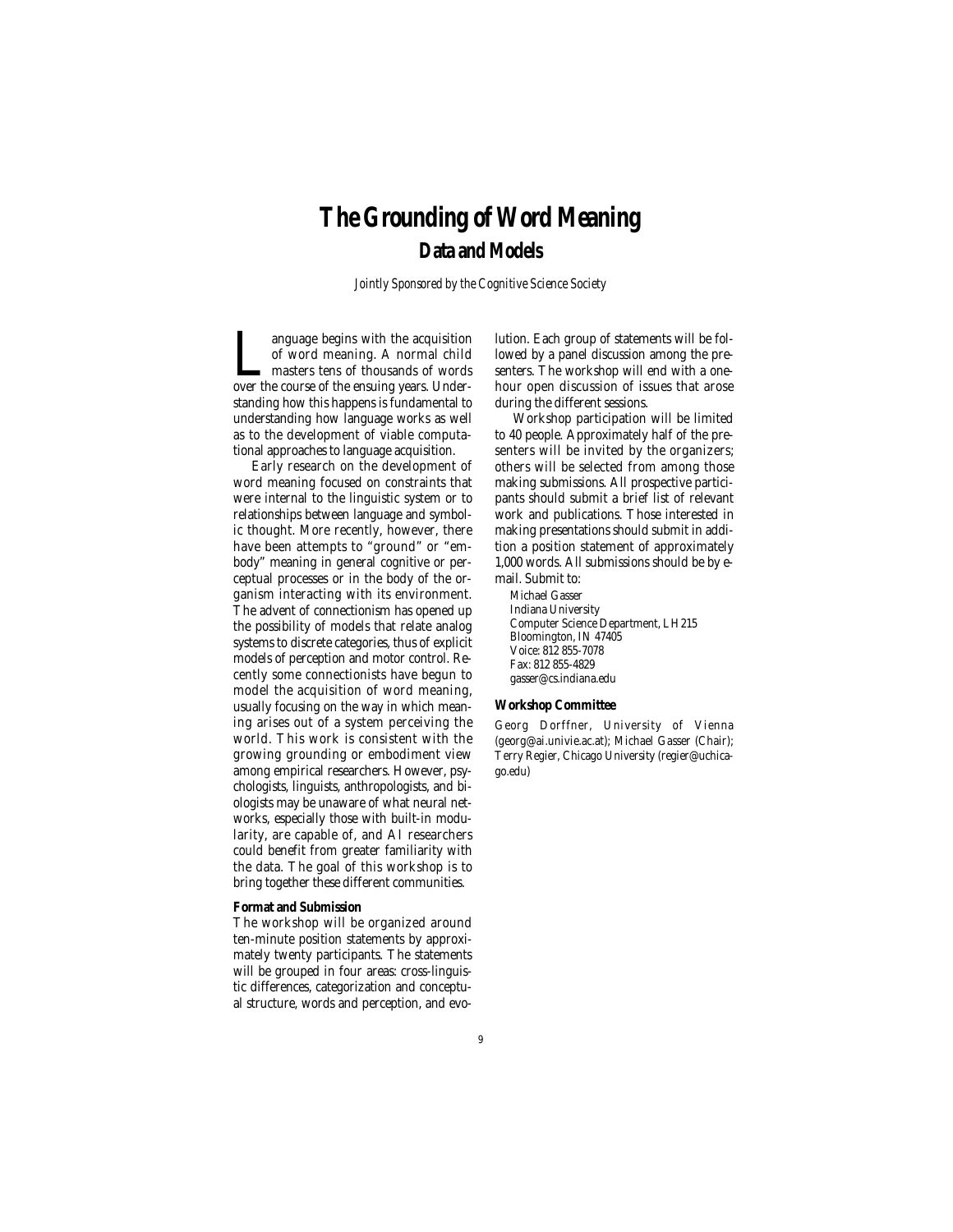# **Integrating Artificial Intelligence and Assistive Technology**

 $\sum$  esearchers in several disciplines with-<br>in AI have discovered that assistive<br>technology (AT) offers a fertile do-<br>main for challenging research problems. Dein AI have discovered that assistive technology (AT) offers a fertile doveloping assistive technology for individuals with disabilities requires the construction of robust, practical systems with different constraints than systems meant to act autonomously or with able-bodied users. Areas of AI research that have influenced AT include robotics, vision, natural language processing, gesture recognition, intelligent environments, adaptive interfaces and user modeling.

# **Topics**

Questions this workshop will address include:

- What is the state of the art in the various areas of assistive technology research?
- How can research in different areas of AT be integrated into useful products?
- What would clinicians and users like to see in future AT research?
- What are the major barriers to moving AT research from the laboratory to the marketplace?

Additional topics of interest are listed at http://www.hypercon.com/rich/workshop. html

The workshop will be divided between paper presentations by participants, invited talks, and a panel of clinicians active in AT. Papers will be selected for presentation based on quality and a desire for presentations from a variety of AT disciplines. Invited speakers will discuss what future developments in AT would be most useful for clinicians and end users. Following the invited talks will be a panel discussion in which the clinicians and workshop attendees will discuss the challenges involved in moving AT research from the laboratory to the real world.

Potential participants should submit a paper (5-8 pages) describing work in progress, completed work, or discussion of one or more of the questions above (or at the web page). Other interested researchers should submit an abstract (up to 2 pages) describing their work (which may be AI research that has not been applied to the AT domain), their interest in AT, and any specific questions or issues that they feel should be addressed in the workshop.

We encourage electronic transmission in ASCII text (preferred), PostScript, or Microsoft Word format to rsimpson@trac labs.com. Please use single-column format and 12 point type. Submissions and inquiries should be sent to:

Rich Simpson TRACLabs 1012 Hercules Houston, TX 77598 rsimpson@traclabs.com Voice: 281-461-9525 Fax: 281-461-9550

# **Workshop Committee**

Gerard Lacey, Trinity College Dublin (Gerard. Lacey@cs.tcd.ie); Kathleen McCoy, University of Delaware (mccoy@mail.eecis.udel.edu); Rich Simpson (Chair), Holly Yanco, MIT AI Lab (holly@ai.mit.edu)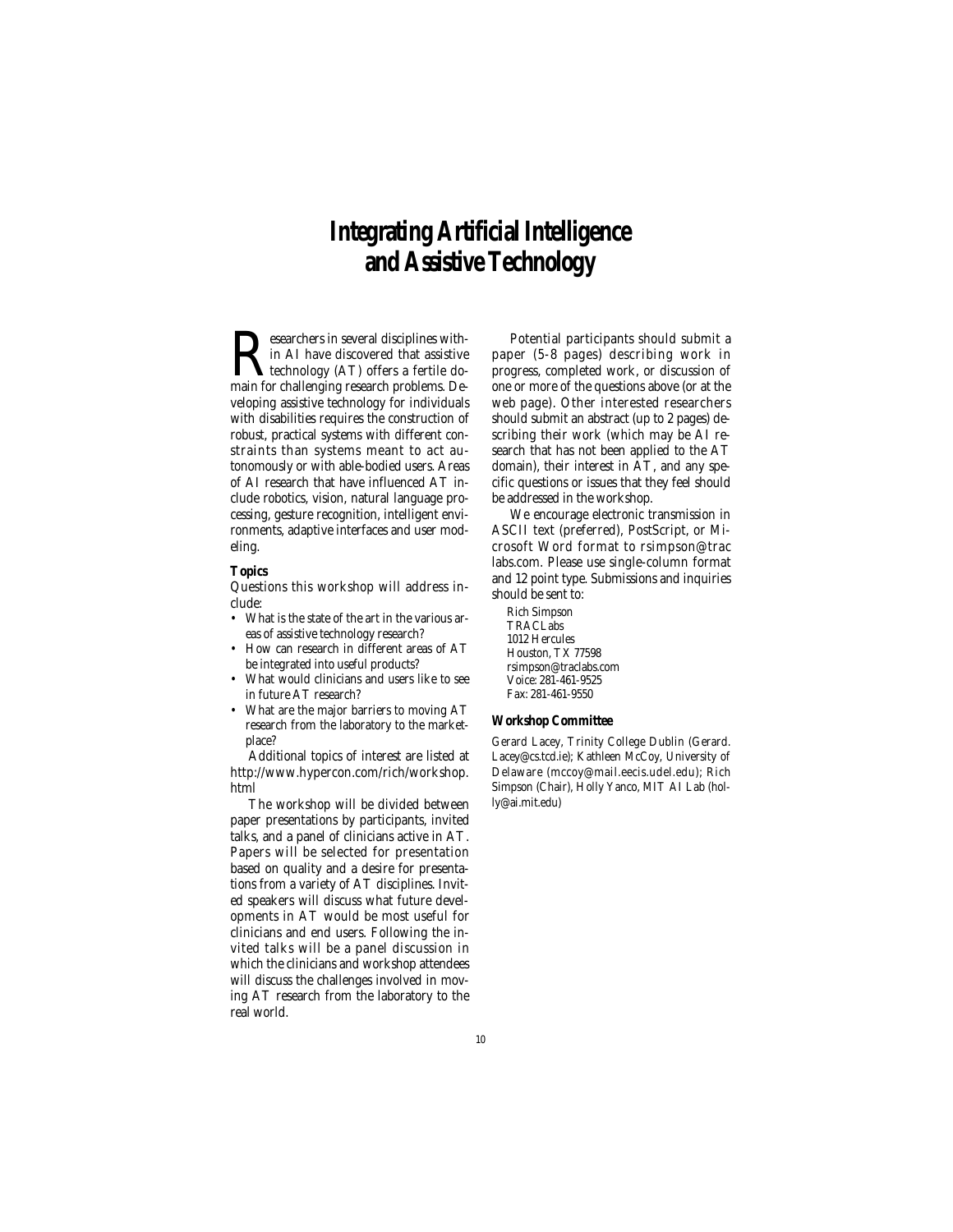# **Knowledge Sharing Across Biological and Medical Knowledge Based Systems**

The amount of biological and medical<br>
information is growing at an expo-<br>
nential rate and overwhelming re-<br>
searchers and clinicians. Various groups information is growing at an exponential rate and overwhelming rehave applied the technology of knowledge based systems to help in the effective utilization of available information. These systems have been used for applications in information retrieval, natural language processing, database integration, machine learning, data mining, and decision-making.

While there is a substantial overlap of knowledge represented in these knowledge based systems there has been very limited dialog among the various groups creating these systems. This one-day workshop explores ways in which the knowledge contained in the various systems can be shared. Specifically, the workshop goals include:

- Understanding the scope of knowledge contained in various knowledge based systems in biology and medicine.
- Understanding strengths and limitations of different knowledge representation formalisms, inference engines, and knowledge acquisition methods for biological and medical knowledge based systems.
- Identifying strategies for knowledge sharing across different development groups as we move toward more comprehensive knowledge bases for researchers and clinicians in biology and medicine.

# **Submissions**

The workshop will consist of a number of presentations with discussion periods for ample exchange of views by participants.

Potential presenters should submit a short paper (up to 5-8 pages) addressing any of the issues relevant to the workshop goals. Others interested in participating should submit a 1-2 page statement of background and interest.

Submissions should be e-mailed in PostScript or Microsoft Word format to Dhiraj K. Pathak at dp33010@glaxowellcome.com.

# **Workshop Committee**

Carol Bean, National Library of Medicine (bean@nlm.nih.gov); Andy Brass, University of Manchester (abrass@manchester.ac.uk); Ed Hammond, Duke University (hammo001@mc.duke. edu); Robert Jenders, Columbia University (jenders@cucis.cis. columbia.edu); Gary H. Merrill (Cochair), Glaxo Wellcome (ghm48805@glaxowellcome.com); Dhiraj K. Pathak (Cochair), Glaxo Wellcome (dp33010@glaxowellcome.com)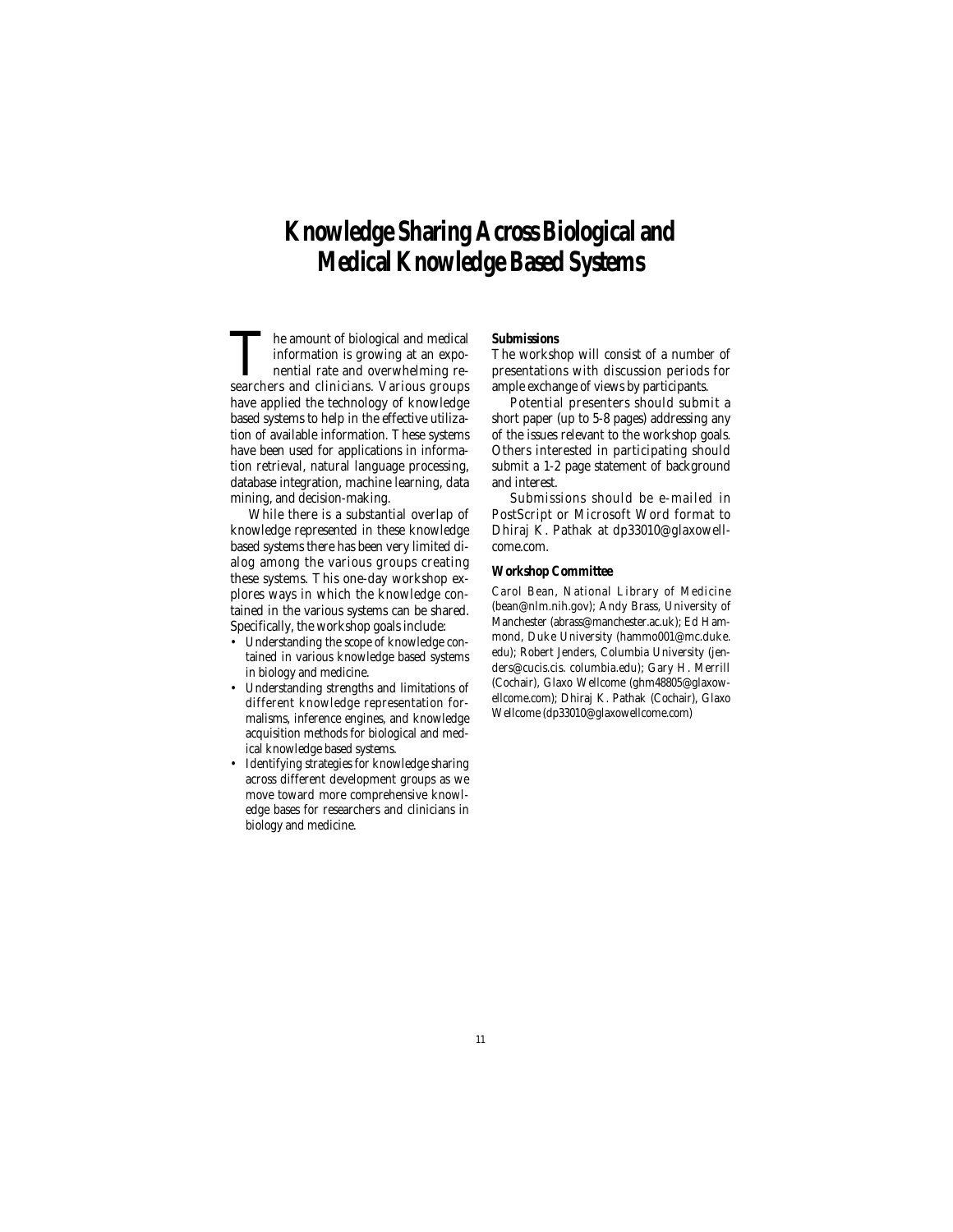# **Learning for Text Categorization**

*Jointly Sponsored by the International Conference on Machine Learning*

The enormous growth of on-line in-<br>formation has led to a comparable<br>growth in the need for methods that<br>help users organize such information. One formation has led to a comparable growth in the need for methods that area in particular that has seen much recent research activity is the use of automated learning techniques to categorize text documents. Such methods are useful for addressing problems including, but not limited to: keyword tagging, word sense disambiguation, information filtering and routing, sentence parsing, clustering of related documents and classification of documents into pre-defined topics.

The aim of this workshop is to examine recent theoretical, methodological, and practical innovations from the various communities interested in text categorization. The workshop will cover recent advances from such fields as machine learning, Bayesian networks, information retrieval, natural language processing, case-based reasoning, language modeling and speech recognition. By analyzing the different underlying assumptions and state-of-the-art methodologies used in text categorization research, as well as successful applications of this work, we hope to foster new interactions between researchers in this area.

#### **Topics**

Particular topics of interest for the workshop include, but are not limited to: text representations, classification methods, clustering methods, formal models, feature selection and data transformation methods, evaluation metrics, and innovative applications of text categorization systems.

The workshop will include paper presentations, invited talks, and numerous opportunities for discussion. Those interested in making a presentation should submit a paper (4-8 pages) describing their recent work in text categorization. Submissions regarding work in progress and preliminary results are encouraged. Those interested in participating in the workshop, but not submitting a paper, should submit a one-page abstract of their research interests in learning methods for text categorization. Attendance is limited to 50 participants.

Paper and abstract submissions can be sent via electronic mail as a PostScript document, or a URL to a PostScript document to: thorsten@informatik.uni-dortmund.de. Alternatively, 5 hard copies of the paper or abstract can be sent to:

Thorsten Joachims Universitaet Dortmund FB Informatik VIII 44221 Dortmund Germany Voice: +49/231/755-5102 Fax: +49/231/755-5105

For further information, check the WWW page: http://www.cs.cmu.edu/~mccallum/textcat.html

#### **Workshop Committee**

Mehran Sahami (Chair) Gates Building 1A Computer Science Department Stanford University Stanford, CA 94305-9010 sahami@cs.stanford.edu Phone: 650-725-8784 Fax: 650-725-1449

Mark Craven, Carnegie Mellon University (mark.craven@cs.cmu.edu); Thorsten Joachims, Universitaet Dortmund (thorsten@informatik. uni-dortmund.de); Andrew McCallum, Justsystem Pittsburgh Research Center (mccallum@ jprc.com)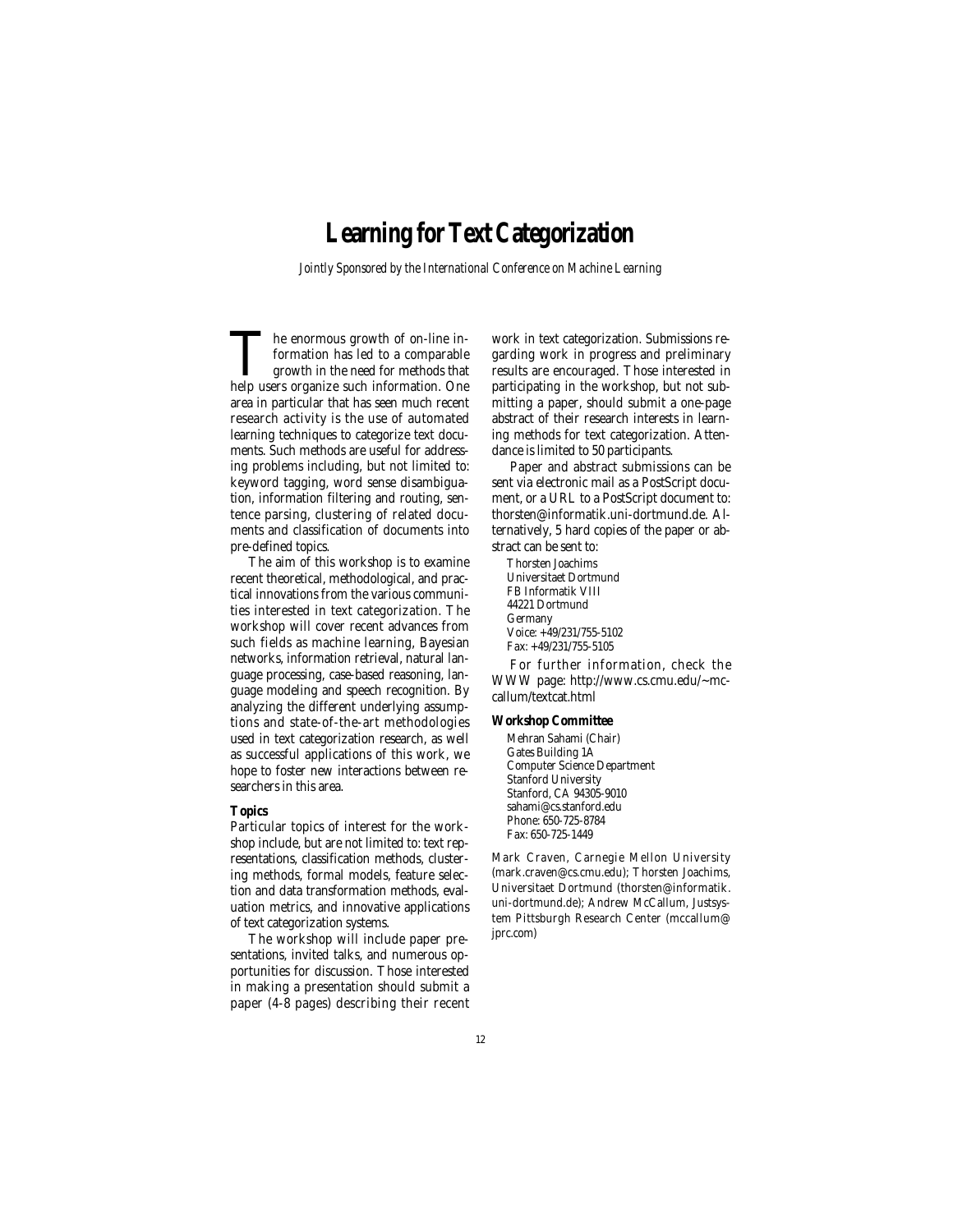# **The Methodology of Applying Machine Learning (Problem Definition, Task Decomposition and Technique Selection)**

*Jointly Sponsored by the International Conference on Machine Learning*

This workshop will focus on refining<br>the state-of-the-art in applying machine learning (ML) techniques<br>rather than documenting application experithe state-of-the-art in applying machine learning (ML) techniques ences. Our objective is to analyze existing experience to extract guidelines for developing ML applications.

# **Topics**

- Topics (including but not limited to)
- Frameworks for creating ML applications and reusing parts of previously developed applications
- Methodologies for applying ML techniques • The roles of knowledge necessary for apply-
- ing ML
- Matching problem definitions to specific technique configurations
- Relating and characterizing ML techniques with problem types
- Embedding the ML application process in knowledge acquisition and system development methodologies
- Comparing ML applications with applications of related techniques
- Approaches that combine human and automated learning agents

Submissions should discuss problem definition, task decomposition, algorithm selection, and iterative characteristics in developing ML applications. Presenters will be asked to focus on a topic list to be communicated in their submission's review. Several discussion periods will be reserved, and accepted papers will be WWW-distributed beforehand to stimulate discussion.

#### **Format**

This one-day workshop is intended to attract scientists and practitioners who apply ML and related techniques to solve practical problems. We will include invited talks and papers from several pertinent scientists and practitioners. Workshop attendance is by invitation from the organizers. To attend, please submit either a paper, a one page extended abstract, or a statement of interest. Selections will be based on workshop relevance, and will contain a mix of university and industrial participants.

# **Attendance**

Attendance is limited to 50 invitees.

#### **Submission Requirements**

Paper submissions should follow the format specified on our WWW page: http://www.aifb.uni-karlsruhe.de/WBS/ AAAI98/AAAIWS98.html Papers will be reviewed by at least three members of the workshop committee for their scientific and applied relevance to the workshop's discussions. Please e-mail PostScript paper submissions, or otherwise 3-fold double sided hardcopies, to:

Robert Engels Institute AIFB University of Karlsruhe D-76128 Karlsruhe, Germany engels@aifb.uni-karlsruhe.de Voice: +49-721-608 6558 Fax: +49-721- 693 717

#### **Workshop Committee**

David W. Aha, Naval Research Laboratory, (aha@aic.nrl.navy.mil); Robert Engels (Chair); Floor Verdenius, ATO-DLO, The Netherlands (f.verdenius@ato.dlo.nl)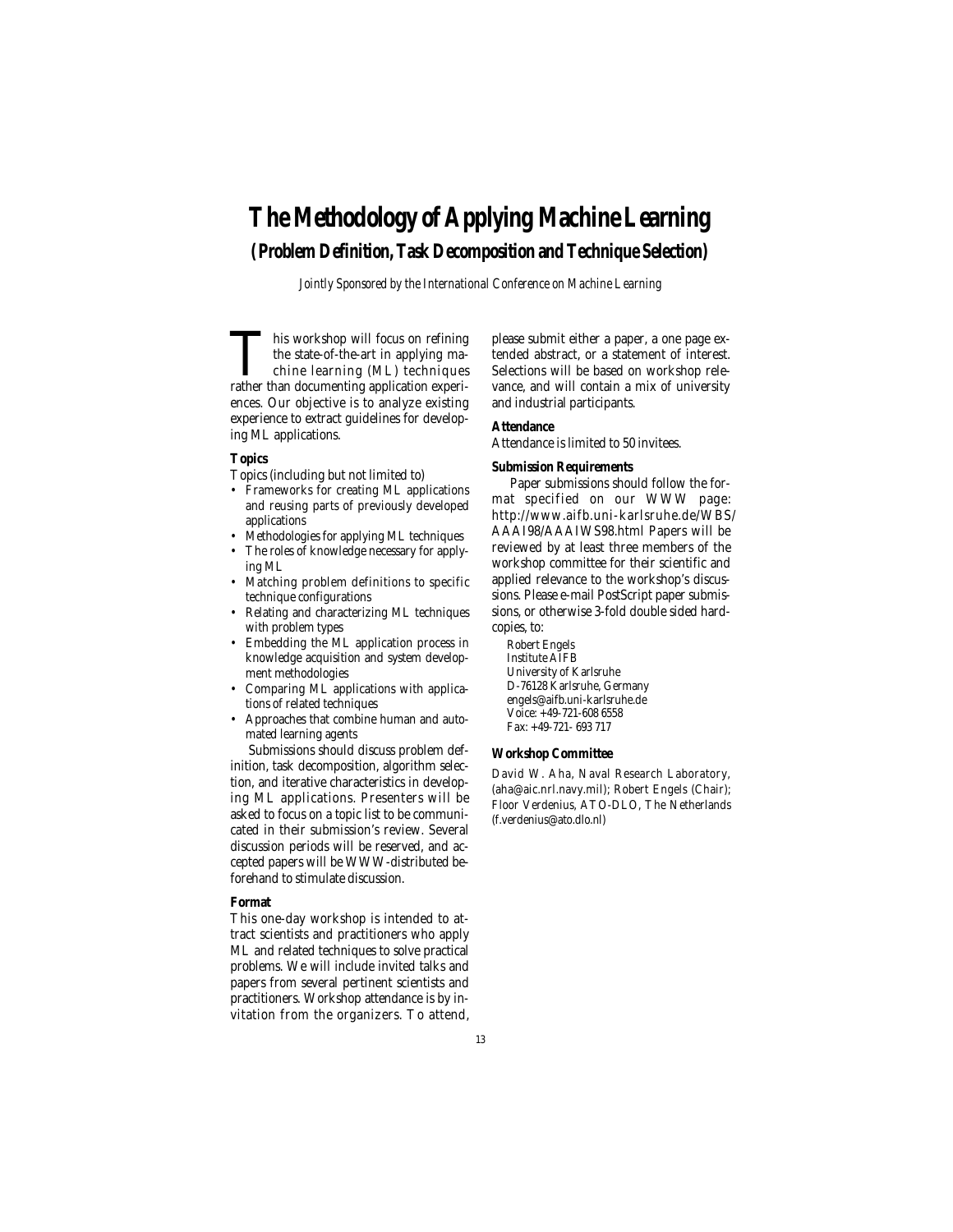# **Predicting the Future AI Approaches to Time-Series Problems**

*Jointly Sponsored by the International Conference on Machine Learning*

Many dream of being able to predict management decisions. In marketing, prethe future. In finance, accurate predictions can direct portfolio dicting future demand for products and services can direct capital allocation.

When crystal balls are not available, one may rely on analysis of historical data to discover predictive patterns. Temporal patterns are of particular interest because of the large number of high-profile applications that include historical time series. The goal of this workshop is to bring together AI researchers who study time-series problems, along with practitioners and researchers from related fields, in order to establish common ground.

### **Topics**

We are interested in original research results and application solutions involving the automated analysis of time-series data. Authors are asked to address the following questions, where applicable:

- How have you formulated the time-series analysis problem? Do you build complete classification or regression models? Discover temporal patterns?
- Are you focusing on the creation of a new algorithm? On the creation of temporally oriented features?
- Have you built on related work from AI or from other communities?
- Is your method designed for a particular application? Do your results generalize?
- Have you evaluated your work?

### **Format**

The workshop will be a one-day focused working session with several paper sessions, each followed by ample time for discussion. It will also include invited talks designed to portray time-series analysis from a wide range of perspectives (statistical, state space, etc.).

### **Attendance**

Attendance will be by invitation. 25-50 people will be invited based on experience, as indicated by paper submissions or research summaries.

### **Submission Requirements**

Authors should submit papers of no more than 8 pages (12-pt font) to the workshop chair. Each submission should include authors' e-mail and surface mail addresses, a short abstract, and a list of keywords. Emailed submissions of PostScript files are preferred; if a PostScript file cannot be produced, submit four (4) printed copies. Those interested in attending without submitting a paper should submit a one-page summary of related work. For additional information, see http://www.cs.williams.edu/~andrea/ aaai98.html

Andrea Danyluk (Chair) Computer Science Department Williams College Williamstown, MA 01267 andrea@cs.williams.edu Voice: 413-597-2178 Fax: 413-597-4116

#### **Workshop Committee**

Andrea Danyluk (andrea@cs.williams.edu); Tom Fawcett, Bell Atlantic Science and Technology (fawcett@nynexst.com); Foster Provost, Bell Atlantic Science and Technology (foster@nynexst. com)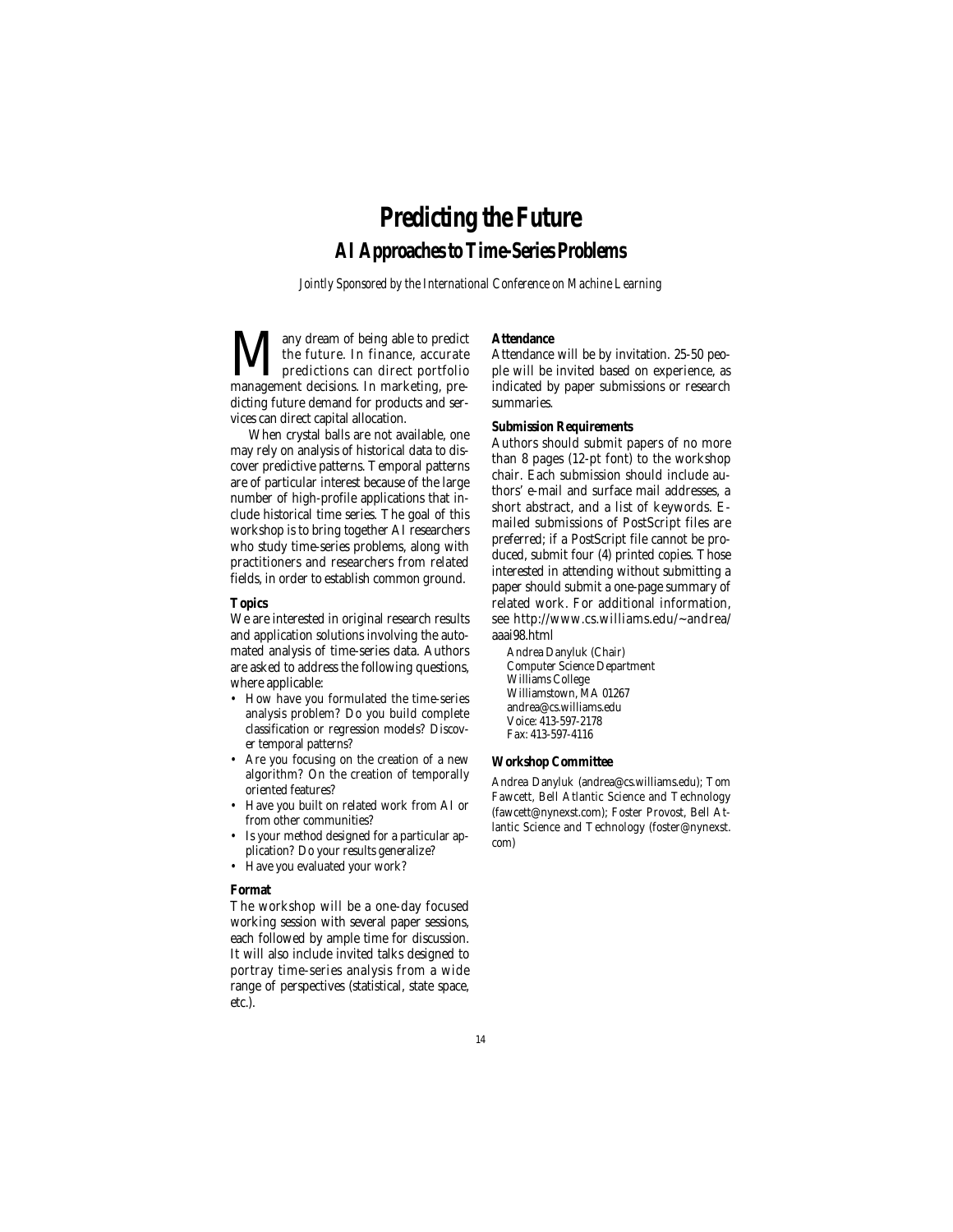# **Recommender Systems**

Over the past few years a new kind of thesis of ideas from artificial intelligence, application, the "recommender system," has appeared, based on a synhuman-computer interaction, sociology, information retrieval, and the technology of the WWW. Recommender systems assist and augment the natural process of relying on friends, colleagues, publications, and other sources to make the choices that arise in everyday life. Examples of the kinds of questions that could be answered by a recommender system include: What kind of car should I buy? What web-pages would I find most interesting? What people in my company would be best assigned to a particular project team?

#### **Topics**

Some of the issues we will explore in this workshop include:

- Identifying different types of recommendations. Techniques for generating recommendations and learning user profiles. Personalized versus non-personalized recommendations.
- When does social filtering work, and when does it fail? Can we trust the recommendations received from remote, anonymous users to be trustworthy and representative?
- What happens when recommender systems meet the "real world" — how do you get a business model and a user base? What is the current state of the art?
- Social implications of recommendation systems, and how the technology relates to traditional publishers and editors.
- Visualizing recommendation spaces.

#### **Format**

The workshop will include moderated discussions, panels, and breakout sessions. We will identify three or four major common themes based on the position statements we receive (see below), and will invite people to make brief presentations on the themes as part of the discussions. The working notes will contain only position statements and selected supplementary materials. Demonstrations of working systems will be given during breaks and/or a special session of the workshop.

# **Attendance and Submission Requirements**

Participation will be by invitation only, and will be limited to approximately 30 people. If you wish to participate, submit a position statement (1 to 2 pages) addressing an important issue or describing an interesting lesson you have learned, with a short summary of your relevant research activities. You may optionally include a copy of a paper (published or unpublished) that you have written in the area. Please indicate on your statement if you may want to present a demo, and your expected system requirements.

Send electronic submissions (preferred) to: kautz@research.att.com. (Required) position statement should be plain ascii text. Optional paper may be in text, PostScript, or Microsoft Word (.doc) formats. Send hardcopy submissions (2 copies) to:

Henry Kautz (Chair) (kautz@research.att.com) AT&T Labs, Room A-257 180 Park Avenue Florham Park, NJ 07932 Voice: 973-360-8310 Fax: 973-360-8970 http://robotics.stanford.edu/people/marko/rec98/

#### **Workshop Committee**

Marko Balabanovic, Stanford (marko@cs.stanford.edu); Kristian J. Hammond, University of Chicago (hammond@cs.uchicago.edu); Haym Hirsh, Rutgers University (hirsh@cs.rutgers.edu); Joseph Konstan, University of Minnesota (konstan@cs.umn.edu); Alexandros Moukas, MIT (moux@media.mit.edu); Loren Terveen, AT&T Labs (terveen@research.att.com)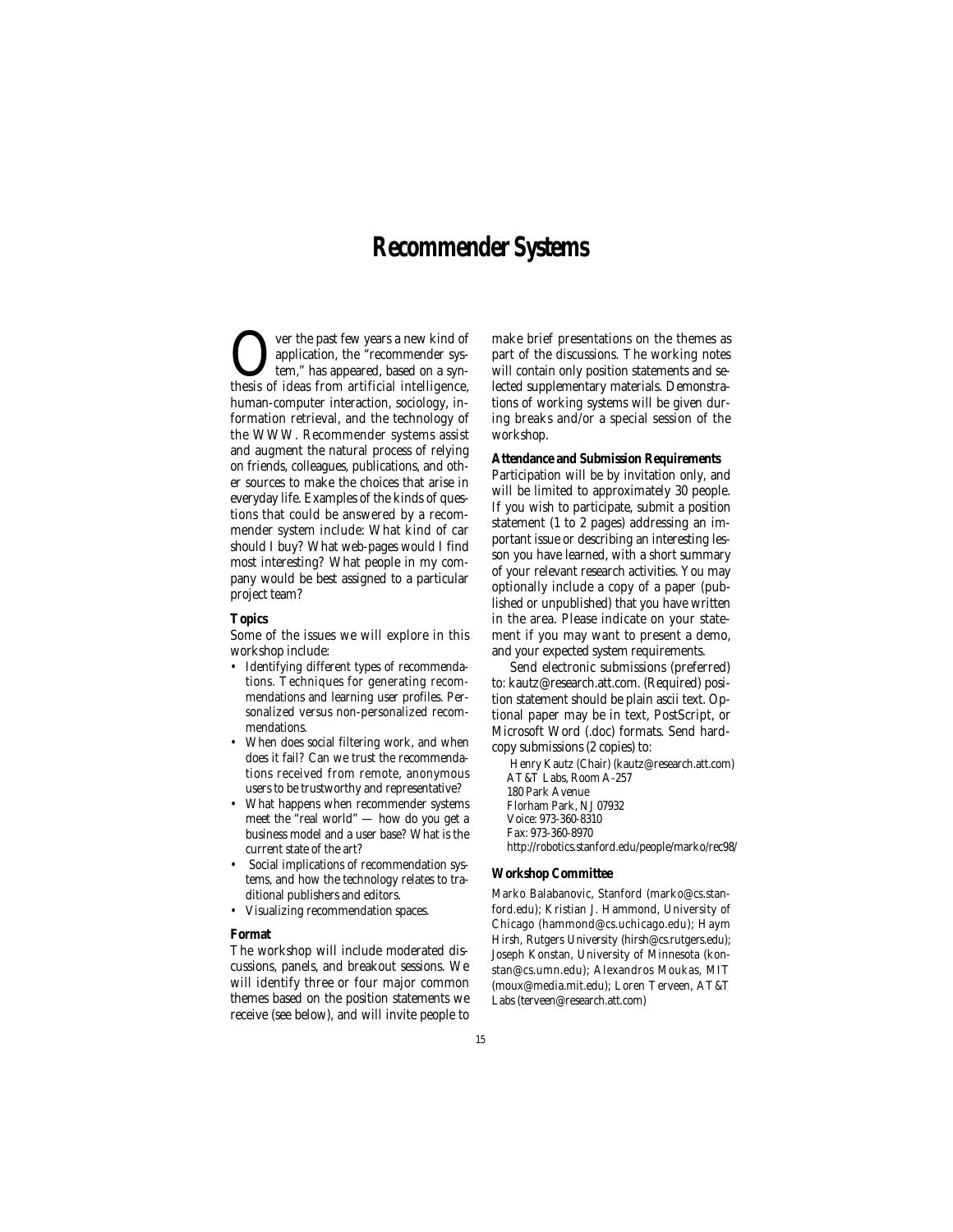# **Representations for Multi-modal Human-Computer Interaction**

**Representations for processing human**<br>communication have, mainly, been<br>Further advances, however, may require communication have, mainly, been Further advances, however, may require taking advantage of the fact that most human communication takes place in more than one modality at the same time.

A core problem in multi-modal humancomputer interaction is how the information conveyed via multiple modalities is funneled into and out of a single underlying representation of meaning to be communicated. On the output side, this is the information-tomedia allocation problem; on the input side, this is the cross-media information fusion problem.

The aims of this workshop are first, to assess the state of computer representations for understanding human communication in multiple modalities or communicating with humans with multiple media, and second, to encourage collaborative research in developing and using representations that facilitate multi-modal interaction.

Relevant modalities include visual, auditory, olfactory, haptic (touch), kinesthetic (motion/position-sensing), speech, gesture, facial expression, myoelectric signals, and neural inputs. Relevant media include video, text, handwriting, graphics, images, and animation. Proper communication with these modalities and media may be contingent on an underlying set of intentions, such as being informative, deceptive, persuasive, entertaining, affective, social, and so forth.

#### **Topics**

Topics of interest include (but are not limited to):

- Representations that facilitate multi-modal human communication or multimedia presentation,
- Discourse and dialogue phenomena for a wide variety of multi-modal tasks,
- User models that integrate representations of multi-modal user interaction,
- New algorithms with representations for processing multiple modalities,
- Architectures that permit the separation of application functionality from modality of user interaction,
- Papers outlining positions on these topics. Recognizing the multidisciplinary nature

of multi-modal communication, the intent of the workshop is to be as inclusive as possible. However, papers should address the topics of the workshop directly.

#### **Format**

The workshop format will be a mix of paper presentations, invited talks, panels, and break-out sessions. Paper sessions will be organized around the (above listed) workshop topics. Panel discussions or break-out sessions would follow paper sessions. Short stand-alone (e.g., laptop-based) demonstrations are welcome.

#### **Attendance**

Attendance is expected to be limited, with preference given to authors whose papers have been accepted at the workshop.

#### **Submission Requirements**

Two types of submissions are possible: a short paper, or a full paper. Short papers consist of a one or two page description of current late-breaking research, or short position papers on topics listed above. Full papers consist of a complete paper, no more than six pages, presenting completed research or full position papers.

Submissions should be two columns with 3/4 inch margins all around (formatted using the AAAI guidelines).

(A more detailed (and regularly updated) CFP can be found at: http://tigger.cs. uwm.edu/~syali/AAAI-98-Workshop/aaaiwrkshp.html.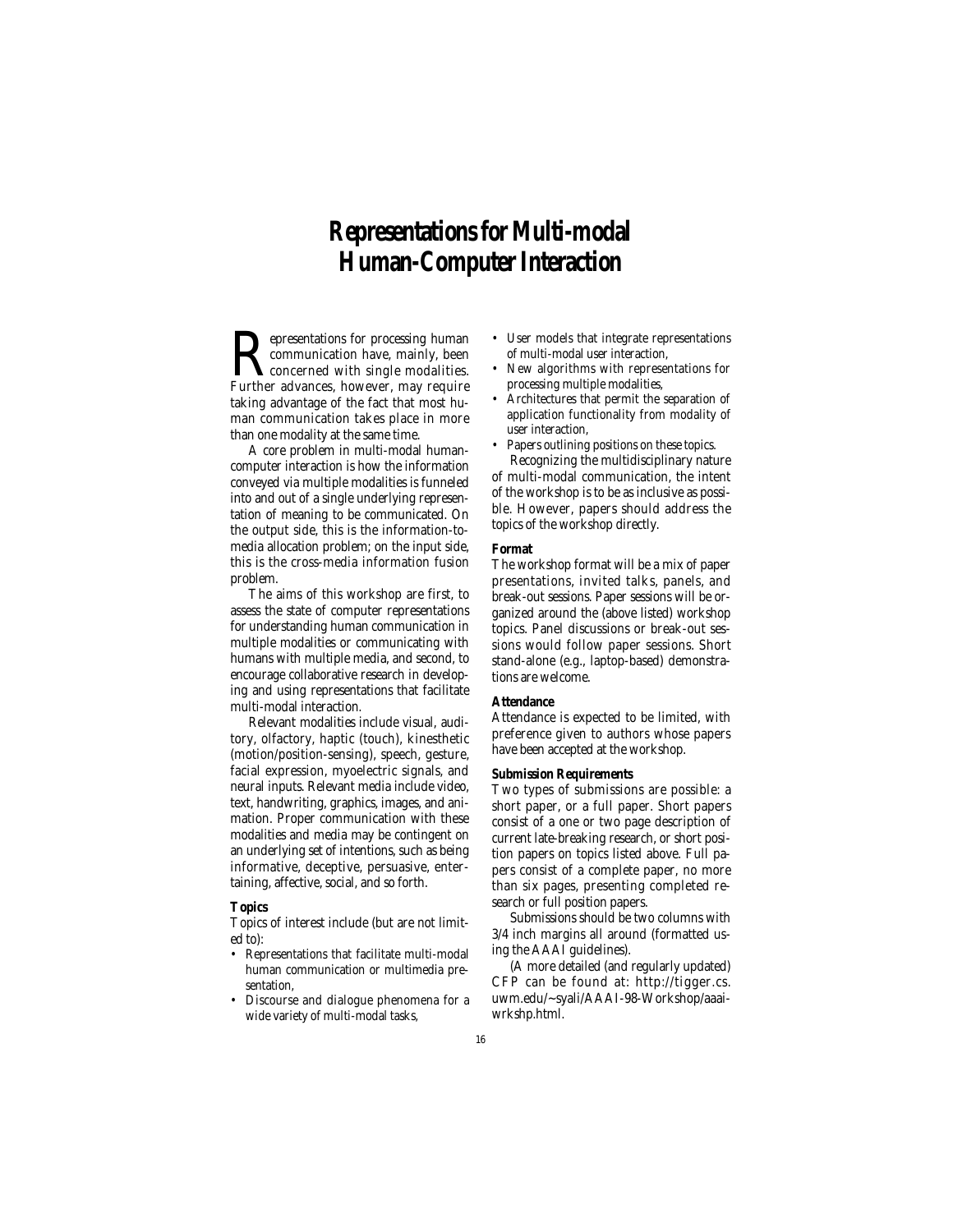We prefer electronic submissions (either plain text or stand-alone PostScript or Microsoft Word), which should be e-mailed to syali@tigger.cs.uwm.edu. Otherwise, send 6 copies to:

Syed S. Ali ATTN: AAAI '98 Workshop Department of Mathematical Sciences University of Wisconsin - Milwaukee 3200 N. Cramer Street Milwaukee, WI 53217 Voice: 414-229-4364 syali@tigger.cs.uwm.edu

# **Workshop Committee**

Syed S. Ali (Cochair), University of Wisconsin-Milwaukee; Justine Cassell, MIT; George Ferguson, University of Rochester; Susan M. Haller, University of Wisconsin-Parkside; Eduard Hovy, ISI; Robert Jacob, Tufts University; Andy Kehler, SRI International; James Lester, North Carolina State University; Susann LuperFoy, Mitre Corporation; Mark Maybury, Mitre Corporation; Susan W. McRoy (Cochair), University of Wisconsin-Milwaukee; Ethan Munson, University of Wisconsin-Milwaukee; Sharon Oviatt, Oregon Graduate Institute of Science & Technology; Stuart C. Shapiro, State University of New York at Buffalo; Chris Welty, Vassar College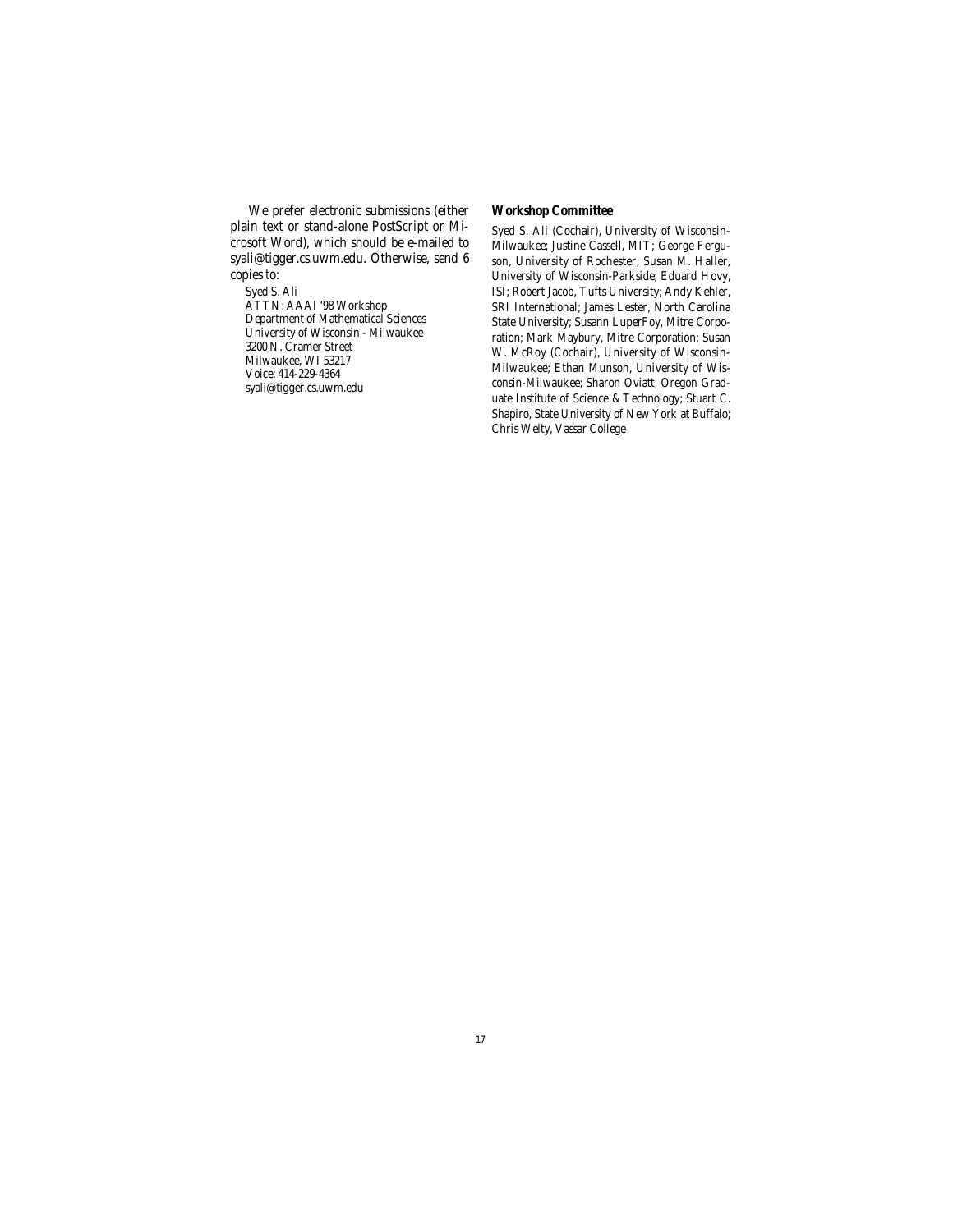# **Software Tools for Developing Agents**

The study of various kinds of complete more or less autonomous intel-<br>ligent agents of various kinds is an<br>important subfield of AI and many software plete more or less autonomous intelligent agents of various kinds is an important subfield of AI and many software tools have been developed to support them. This workshop will discuss existing and future tools, especially integrated toolkits, with a view to providing a conceptual framework for analyzing requirements, assessing strengths and weaknesses of existing tools, and providing guidelines and suggestions for future developments. Although discussion of specific toolkits is welcome, the main focus will be on *general* issues affecting the design of toolkits and their performance rather than on specific applications or their embodiment of a particular agent theory. Papers that analyze the use of the same tools in several domains or the use of different tools in the same domain are particularly welcome.

More generally, the workshop will aim to foster a new, more global, view of future requirements which could lead to novel approaches to future toolkits. Additional information about the workshop is available at: http://www.cs.bham.ac.uk/~bsl/aaai-98

#### **Topics**

Topics of interest include: analysis and comparison of agent development tasks and toolkit types; trade-offs in designing or selecting a toolkit; interoperability issues; and evaluation criteria and instrumentation.

#### **Format and Attendance**

This workshop will include paper presentations and panel-led discussions together with a poster display. The paper presentations and panel discussions will be organized around two main themes: developing individual agents with sophisticated combinations of features, and developing multi-agent systems.

Attendance will be limited to 25-50 active participants.

### **Submission Requirements**

Potential participants may submit either a full paper (up to 5,000 words), or an extended abstract (up to 1,000 words). Descriptions of toolkits may also be submitted as posters (one page summary). PostScript files or five hard copies of papers should be sent to:

Brian Logan School of Computer Science University of Birmingham Birmingham, B15 2TT, UK B.S.Logan@cs.bham.ac.uk Voice: +44-121-414-3712 Fax: +44-121-414-4281

#### **Workshop Committee**

Jeremy Baxter (Cochair), DERA Malvern, UK (jbaxter@signal.dera.gov.uk); Paul Cohen, University of Massachusetts, USA (cohen@cs.umass.edu); Stephen Grand, Cyberlife Technologies, UK (stepheng@cyberlife.co.uk); Brian Logan (Cochair), University of Birmingham, UK

#### **Workshop Program Committee**

Jeffrey Bradshaw, Boeing, USA (jeffrey.m.bradshaw@boeing.com); Dolores Canamero, VUB, Belgium (lola@arti.vub.ac.be); Keith Clark, Imperial College, UK (klc@doc.ic.ac.uk); Michael Coen, MIT, USA (mhcoen@ai.mit.edu); Innes Ferguson, Zuno, UK (innes@zuno.com); Tim Finin, UMBC, USA (finin@umbc.edu); Klaus Fischer, DFKI, Germany (Klaus.Fischer@dfki.de); Anupam Joshi, University of Missouri (joshi@cecs. missouri.edu); Hyacinth Nwana, BT Labs, UK (hyacinth@info.bt.co.uk); Leo Obrst, MITRE Corporation, USA (obrst@mitre.org); Enric Plaza, IIIA, Spain (enric@iiia.csic.es); Bart Selman, Cornell University, USA (selman@cs.cornell.edu); Aaron Sloman, University of Birmingham (A.Sloman@cs.bham.ac.uk); Jan Treur, VU Amsterdam, Netherlands (treur@cs.vu.nl); Mike Wooldridge, QMW, UK (m.j.wooldridge@ qmw.ac.uk)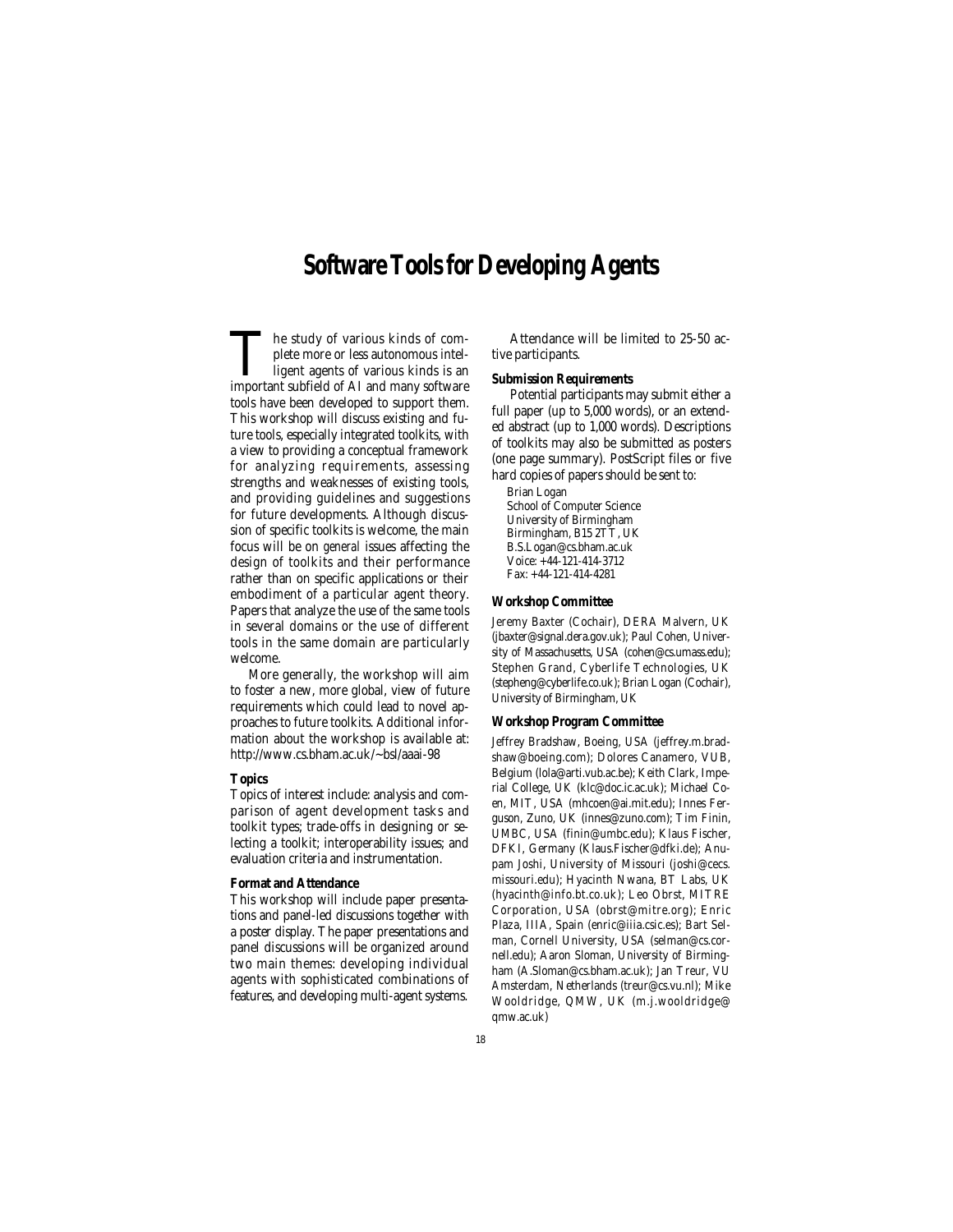# **Textual Case-Based Reasoning**

In recent years, there has been a growing<br>interest of CBR researchers in dealing<br>with textual representations of cases. This<br>workshop aims at bringing together the n recent years, there has been a growing interest of CBR researchers in dealing with textual representations of cases. This groups active in this area in order to identify major problems to be solved, alternative approaches to this task, and specific properties which distinguish textual CBR from other areas, such as information retrieval.

#### **Topics**

The overall theme of the workshop will be handling of textual documents within CBR systems. Possible topics include (but are not limited to): *Representation:* mapping of text into cases; selection of documents and portions thereof; reuse of non-textual information. *System development and maintenance:* integration of domain knowledge to lend CBR an advantage over other technologies; knowledge required to build a textual CBR system; acquisition and maintenance of this knowledge. *Evaluation of textual CBR systems. Integration issues:* relations to other technologies; what can CBR provide for these, and what should be learned? C*ase studies:* applications built and lessons learned.

#### **Format**

The workshop format will combine an invited talk, short presentations and group discussion. Each potential participant is asked to submit a position paper (see below). From these papers, the workshop chairs will select for oral presentation a relatively small number of papers staking out interesting positions. After the oral presentations, the workshop will break down into a number of discussion groups on important topics suggested by the position papers and oral presentations. After that, the groups will report back to the workshop, followed by general discussion.

David L. Waltz, Vice President, Computer Science Research, NEC Research Institute and President of AAAI, will deliver an invited talk.

# **Attendance**

Each potential participant should submit a position paper dealing with one or more of the above topics. Based on these, the workshop chairs will select participants. Papers that stake out positions and make recommendations will facilitate more interesting small group discussions.

# **Submission Requirements**

Potential participants are invited to submit position papers that are at most 2,500 words (five pages) in length. The accepted papers will be made available to the workshop participants as either working notes or an AAAI technical report. Submissions should preferably be made via electronic mail as UNIX printable PostScript. If electronic submission is not possible at all, then 3 hard copies should be sent to the address below.

More details can be found at www.informatik.hu-berlin.de/~lenz/AAAI98- WS/workshop.html. Submit to:

Mario Lenz (Cochair) Department of Computer Science Humboldt University Berlin Unter den Linden 6, D-10099 Berlin, Germany Voice +49 30 20181-212 Fax +49 30 20181-221 lenz@informatik.hu-berlin.de Kevin D. Ashley, Cochair University of Pittsburgh, Learning Research and Development Center, 3939 O'Hara Street, Room 518, Pittsburgh, PA 15260 Voice: 412-624-7496 Fax: 412 624-9149 ashley+@pitt.edu

# **Workshop Committee**

Ralph Barletta, Inference Corporation; Mike Brown, Siemens AG; Mario Lenz; Yoshio Nakatani, Mitsubishi Electric Corporation; Stefan Wess, tecInno GmbH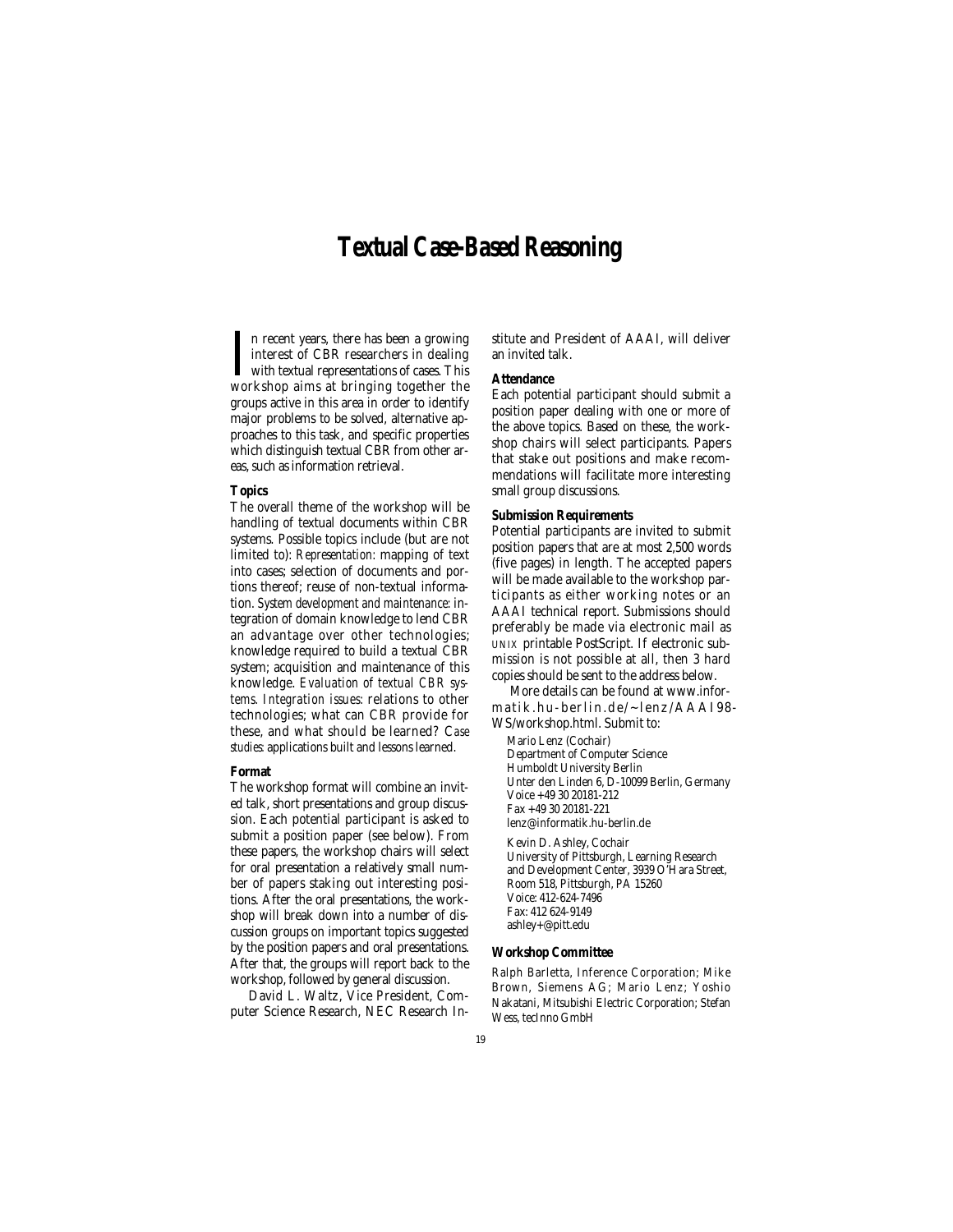# **Using AI for Knowledge Management and Business Process Reengineering**

I ssues of knowledge management and<br>business process reengineering, such as<br>workflow management, are among the<br>most important topics to business in today's ssues of knowledge management and business process reengineering, such as workflow management, are among the information technology environment. Unfortunately, to date there has been only limited use of AI to address these issues. The purpose of this workshop is to establish foundations for the use of AI in these emerging areas of corporate interest. The workshop seeks papers and panels to discuss these issues and the AI techniques being embedded and/or applied to resolve and facilitate them.

Previous research in this area has extended many AI approaches to this domain, including case-based reasoning, constraintbased approaches, expert systems and intelligent agents. The workshop will attempt to examine the trade-offs between these approaches and new approaches brought forward. One focus of the workshop will be on the problems of knowledge and information flow, control, and distribution with respect to knowledge management and business process reengineering.

Interested participants should submit a full paper (maximum 5,000 words), a panel proposal that includes a title and the names and affiliations of panel members, or a position paper (maximum 2,500 words) on a topic related to the theme of the workshop. Email is the preferred submission format.

Submit to:

Rose Gamble (Chair) Department of Mathematical and Computer Sciences University of Tulsa 600 South College Avenue Tulsa, OK 74101 gamble@utulsa.edu Voice: 918-631-2988 Fax: 918-631-3077

### **Workshop Committee**

Daniel E. O'Leary (Cochair), University of Southern California (oleary@rcf.usc.edu); Mark Fox, University of Toronto (msf@mie.utoronto.ca); Mark Nissan, Naval Postgraduate School (mnissen@nps.navy.mil); Robert Plant, University of Miami (RPLANT@sba02. msmail.miami.edu); Peter Selfridge, AT&T Labs - Research (pgs@research.att.com)